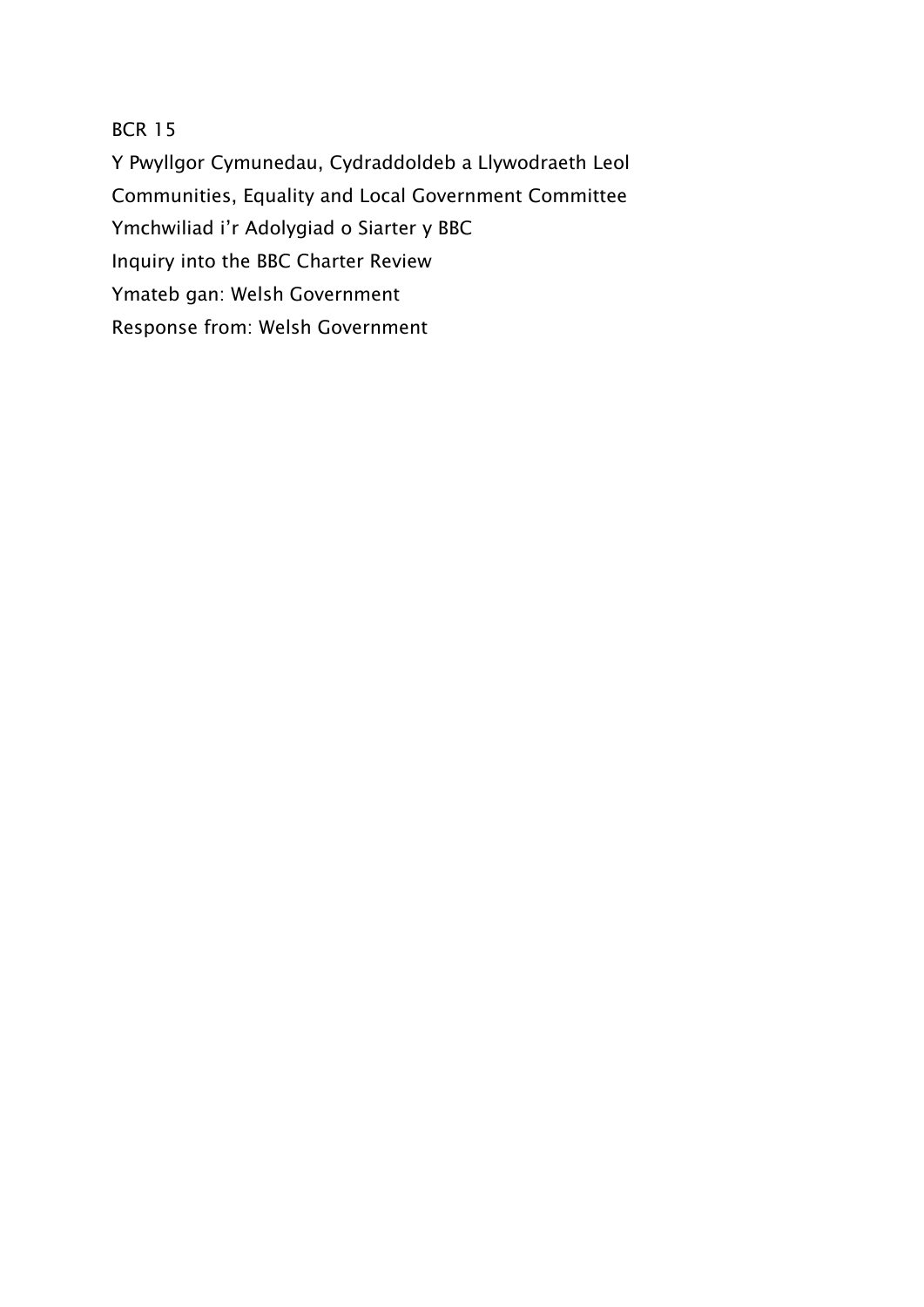Llywodraeth Cymru **Welsh Government** 

Christine Chapman AM **Chair** Communities, Equality and Local Government Committee National Assembly for Wales Cardiff Bay **Cardiff** CF99 1NA

4 November 2015

Dear Christine

Since my appearance before the Committee on 16 September there have been a number of developments to report in relation to the Welsh Government's input to the BBC Charter Renewal process.

During recent months, Welsh Ministers and officials have liaised closely with the UK Government, to ensure that the Welsh Government is fully involved in the Charter Renewal discussions from the outset. I can confirm that the Memorandum of Understanding has now been signed by all parties – the Welsh Government, the UK Government, the BBC Trust and the BBC Executive. This enshrines the Welsh Government's formal, consultative role in the current and future Charter reviews, in full parity with arrangements in Scotland and Northern Ireland. The signed Memorandum of Understanding is attached.

As previously explained to the Committee, because of the timing of the Charter review process a decision was taken to develop an initial Memorandum that would formalise the Welsh Government's role now. It also commits all signatories to work with the National Assembly for Wales to develop a second Memorandum, which will include the National Assembly as a signatory and supersede the first. It will retain commitments from the first Memorandum and formalise both the National Assembly's role in ongoing scrutiny of the BBC and the related duties that will be placed on the BBC - to provide annual reports and statements of accounts to the Welsh Government and the National Assembly for Wales and to appear regularly before the relevant Assembly committee(s). These will be comparable to those already included in the Scottish Memorandum.

Welsh Government officials are already discussing this with officials from the Presiding Officer's office and DCMS. This second Memorandum of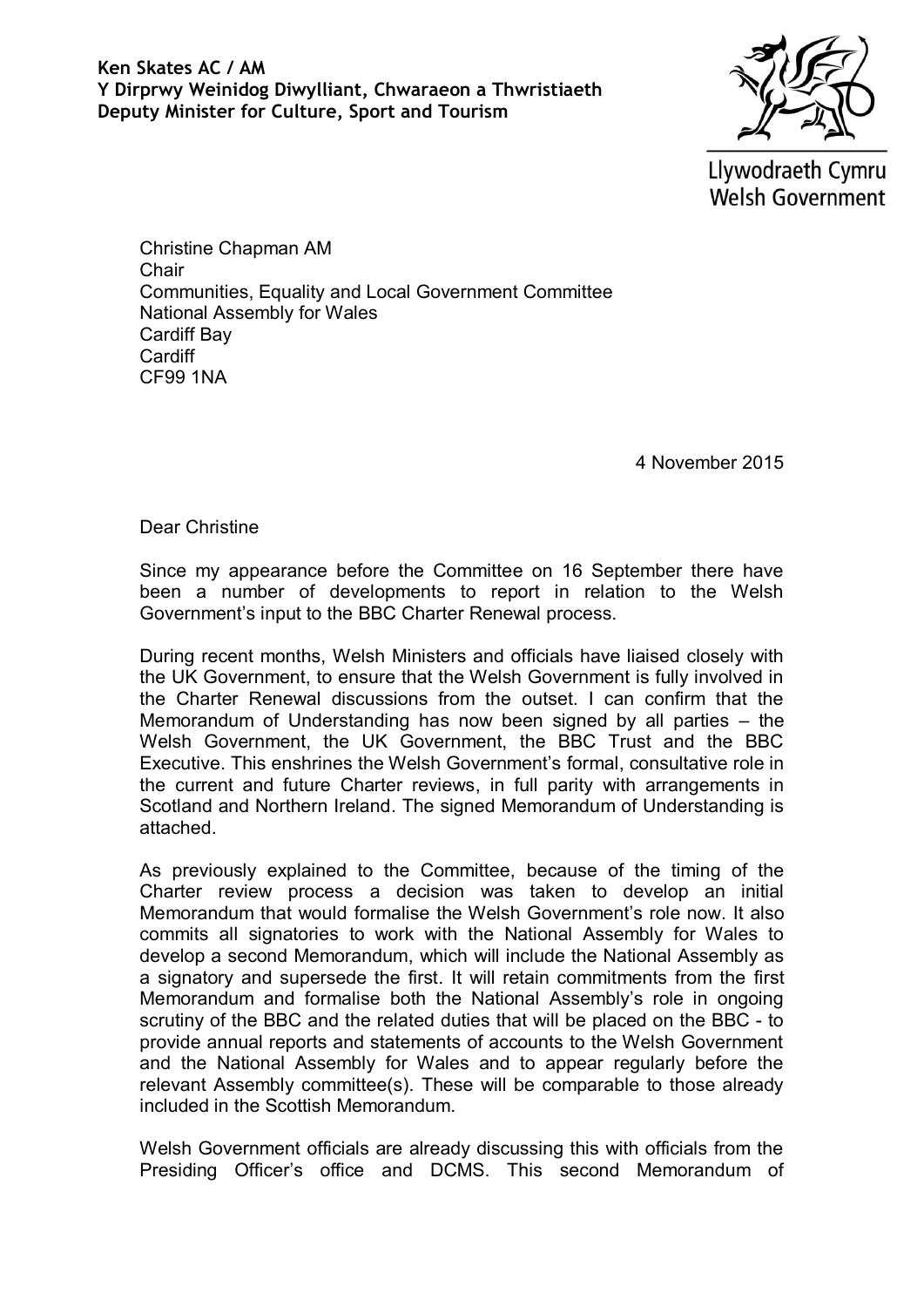Understanding should therefore be agreed and in place well before the next BBC reporting round in 2016.

In October the Welsh Government provided a detailed response to the UK Government's consultation paper about the future of the BBC, which was launched on 16 July. I am aware that DCMS received over 192,000 responses to this consultation. Our response is attached for your information.

Although the Welsh Government has a formal role in the Charter Review, the response provided an opportunity, early on in the process, to set out our observations on a number of the key issues under consideration in the consultation document, in a Welsh context.

Our response focused primarily on:

- the services which the BBC, as the leading Public Service Broadcaster in the UK, should be delivering for Wales;
- the need for it to be properly mandated and resourced to deliver them, and;
- the need to strengthen arrangements for accountability to, and scrutiny by, the nations and regions, including Wales.

In our response, we noted that following extensive devolution of powers to the devolved governments there has been no evaluation or assessment of whether current public service obligations remain fit-for-purpose. Over the same time period those obligations have been allowed to erode, largely for commercial reasons. We stated that such a review is now urgently needed and called for it to be conducted in parallel with the Charter review, to inform targets for delivery of services in the nations and regions in the new Charter, linked to a renewed set of public purposes and values.

Following the submission of our response, the First Minister wrote to the Secretary of State for Culture, Media and Sport on 19 October to reinforce some of these key points about the future of Public Service Broadcasting in Wales, both in English and Welsh. He stressed the urgent need for a review and called for it to focus very clearly on the BBC's public purposes in Wales, particularly in respect of its delivery to Welsh audiences and its portrayal of **Wales** 

The First Minister suggested that the review should consider changes arising from devolution and a changing UK, promoting and sustaining the Welsh language and culture, representation of Welsh people and life and current market failures in relation to Public Service Broadcasting in Wales.

Such a review would need to consider S4C, which despite its independence from the BBC has clear cultural, commercial and educational synergies. The First Minister made it clear that he was not suggesting that there should be any weakening of S4C's independence - in fact, to help secure S4C's strategic and financial independence, he had written the previous week to the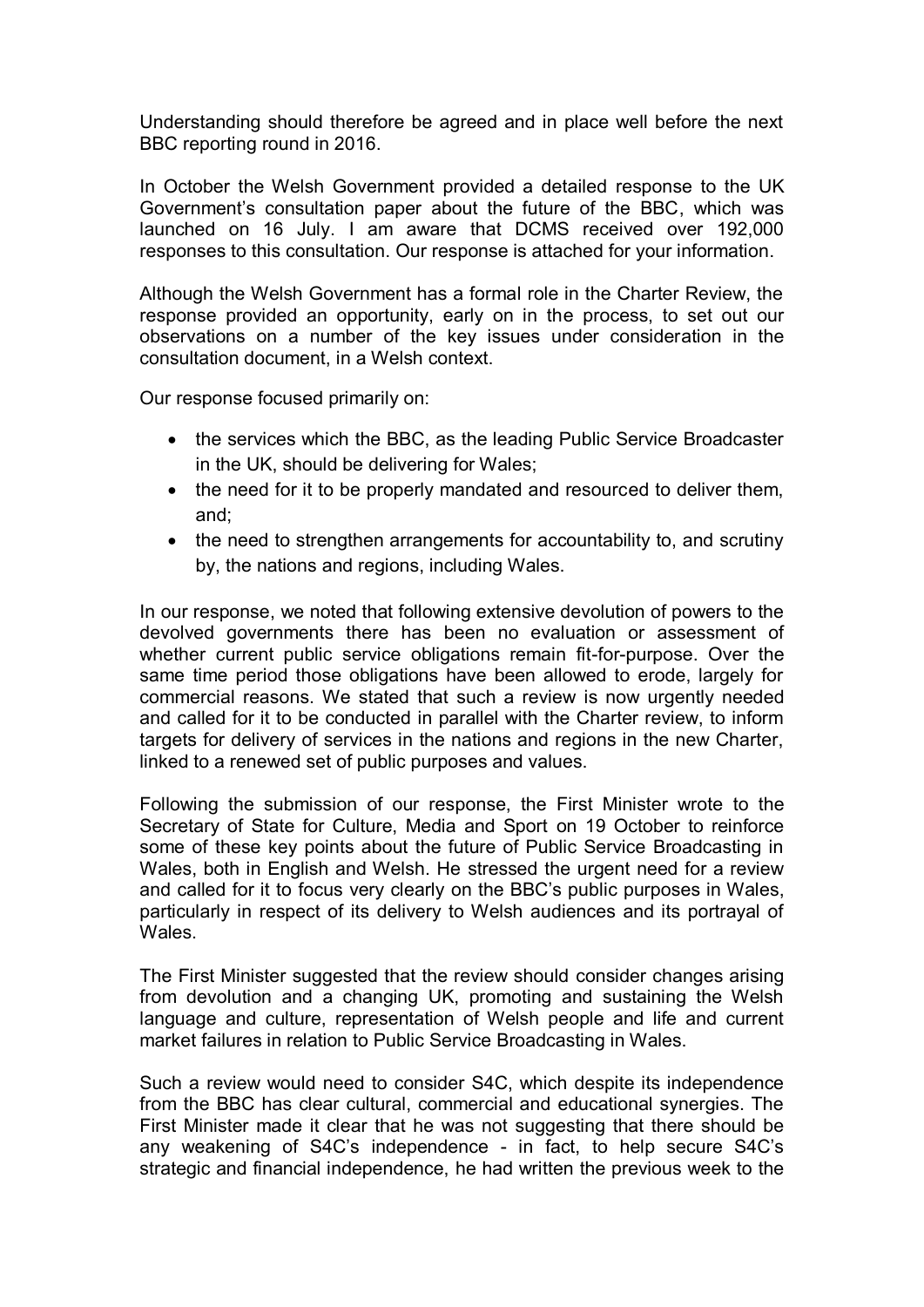Secretary of State for Culture, Media and Sport calling for the UK Government to urgently commission the independent review of S4C which had been promised during the current spending review period. This was also reflected in our response to the BBC Charter Review consultation.

The First Minister concluded that the review should form the basis of a new Charter "contract" for Wales. This would set out a clear definition of what Wales needs and what the BBC has a duty to deliver in the decade ahead, both to audiences in Wales and about Wales to the rest of the world.

I look forward to providing a further update on these issues during my appearance before the Committee on 18 November.

Yours ever

Ten SS.

## **Ken Skates AC / AM**

Y Dirprwy Weinidog Diwylliant, Chwaraeon a Thwristiaeth Deputy Minister for Culture, Sport and Tourism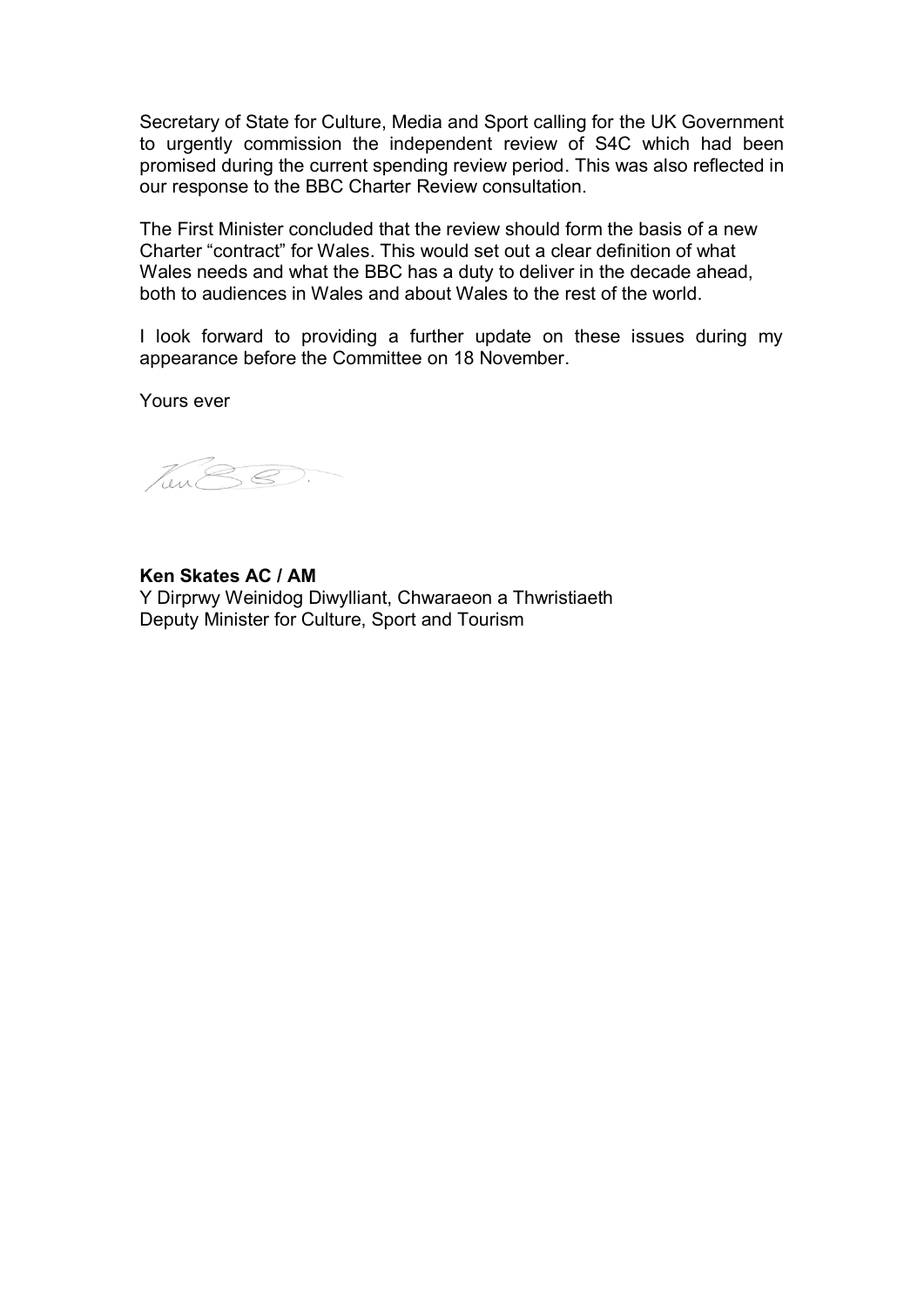## MEMORANDUM OF UNDERSTANDING: BBC CHARTER REVIEW/WELSH **GOVERNMENT**

#### Preamble

Following the final agreement of the Memorandum of Understanding between the UK Government, Scottish Government, Scottish Parliament and the BBC (see 'Background'), the UK Government is hereby seeking to establish parity for the Welsh Government in respect of a formal consultative role in the process of Charter Review and the ongoing scrutiny of the BBC

#### **Parties**

- The Department for Culture, Media and Sport (The Department)
- The  $BBC<sup>1</sup>$
- The Welsh Government

#### **Commitments:**

#### 1. Charter Review

The BBC is established by Royal Charter. The Charter sets out how the BBC is constituted, its public purposes, and the respective roles and composition of the BBC Trust and the Executive Board. The current Royal Charter expires at the end of 31 December 2016.

The terms of the formal consultative role for the Welsh Government in the process of reviewing the BBC's Charter shall be as follows:

- The Department will consult the Welsh Government on the draft terms of reference for the Charter Review in advance of their publication.
- The Welsh Government will lay the final terms of reference for the Charter Review before the National Assembly for Wales.
- . The Department will consult the Welsh Government through the process of reviewing the Charter.
- . The Welsh Government will lay the draft Charter and Framework Agreement before the National Assembly for Wales, and should the Assembly deem it appropriate, schedule a 'take note' debate on the content of the draft Charter and Framework Agreement<sup>2</sup>.

<sup>1</sup> In this Memorandum of Understanding - "the BBC" means the British Broadcasting Corporation; "the Executive" means the Executive Board of the BBC; and 'the Trust" means the BBC Trust; and any reference to "the BBC" without qualification) includes a reference to both the Trust and the Executive, so far as makes sense in the context. This would ensure parity with the processes in the UK Parliament for the last Charter Review in 2006. See the 'take note' debate in the House of Lords, 16 June 2006: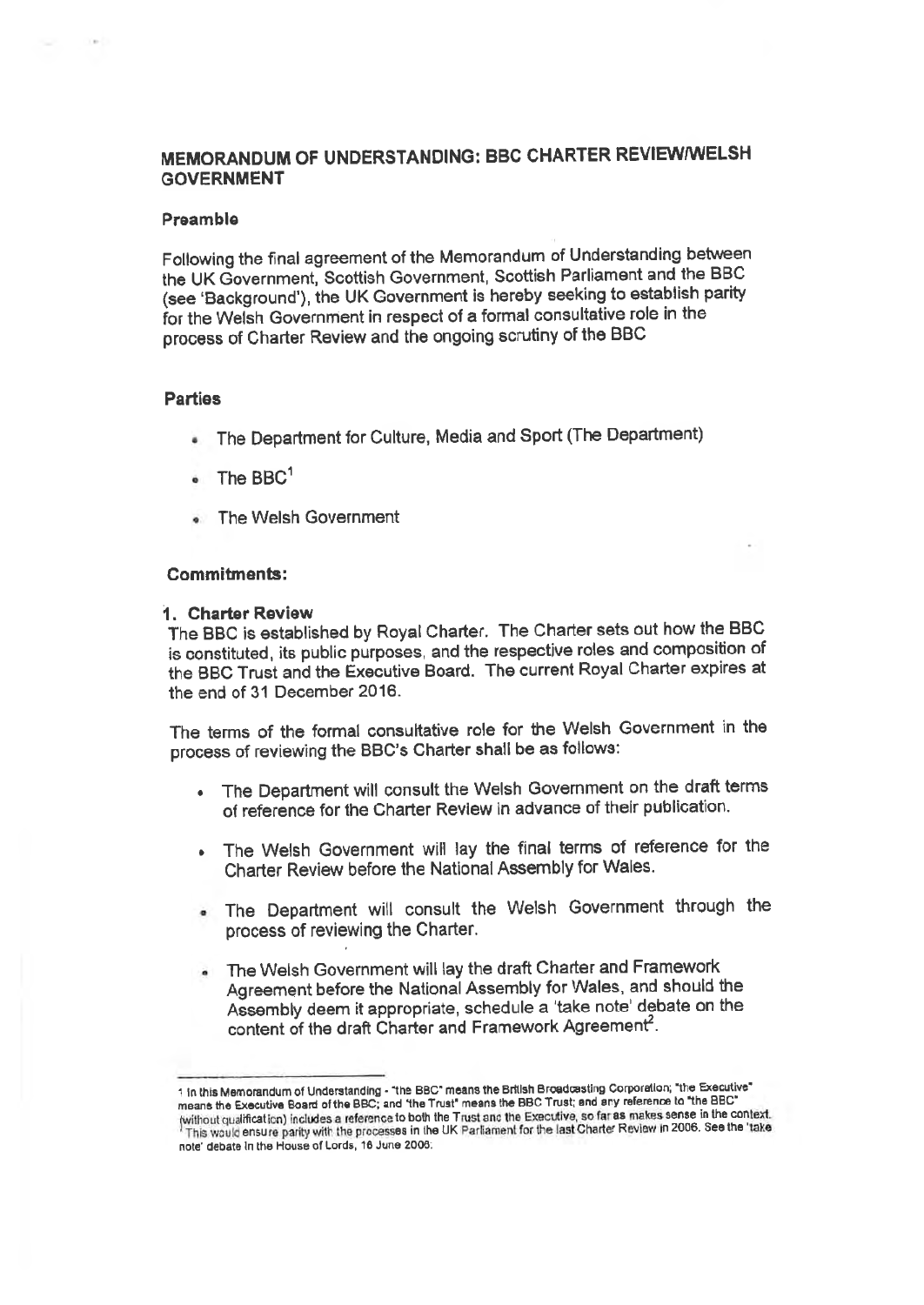Department will consult the Welsh Government before The recommending to Her Majesty in Council that the draft Charter is granted.

## 2. Annual reports and accounts, and appearing before committees

As part of 'Powers for a Purpose: Towards a lasting devolution settlement for Wales' in February 2015<sup>3</sup>, the UK Government indicated that it would '...seek a commitment from the BBC and S4C that they should send their annual reports and accounts for laying in the Assembly.

Prior to the publication of the BBC's annual report and accounts for 2015/16 the signatories will work to agree a revised Memorandum of Understanding, to supersede this one, which would (subject to agreement<sup>4</sup>) include commitments in the following areas, to establish parity across the devolved Governments in relation to annual reports and accounts, and appearing before committees:

- A commitment from the BBC to send its annual report and accounts to the Welsh Government and a commitment from the Welsh Government to lay these before the National Assembly for Wales; and
- A commitment from the BBC to appear before the National Assembly for Wales committees on matters relating to Wales, on the same basis as it does in the UK Parliament

#### 3. Next Charter

Subject to a Royal Charter for the continuation of the BBC being granted, the consultative processes relating to Charter Review set out above, and such commitments as are agreed in relation to the BBC's Annual Reports and Accounts, and appearing before committees referred to above will be enshrined in that Charter and in all subsequent Charters unless otherwise set in statute elsewhere.

http://www.publications.parliament.uk/pa/ld200506/idhansrd/vo060616/text/60816-01.htm); and the Commons debate on 10 July (see: http://www.parliament.the-stationery-office.co.uk/pa/cm/cmvote/60710v01.htm).

1https://www.gov.uk/government/uplcads/system/uploads/attachment\_data/file/408587/47683\_CM9020\_ENGLISH.p

df<br><sup>4</sup> Inclucing with the National Assembly for Wales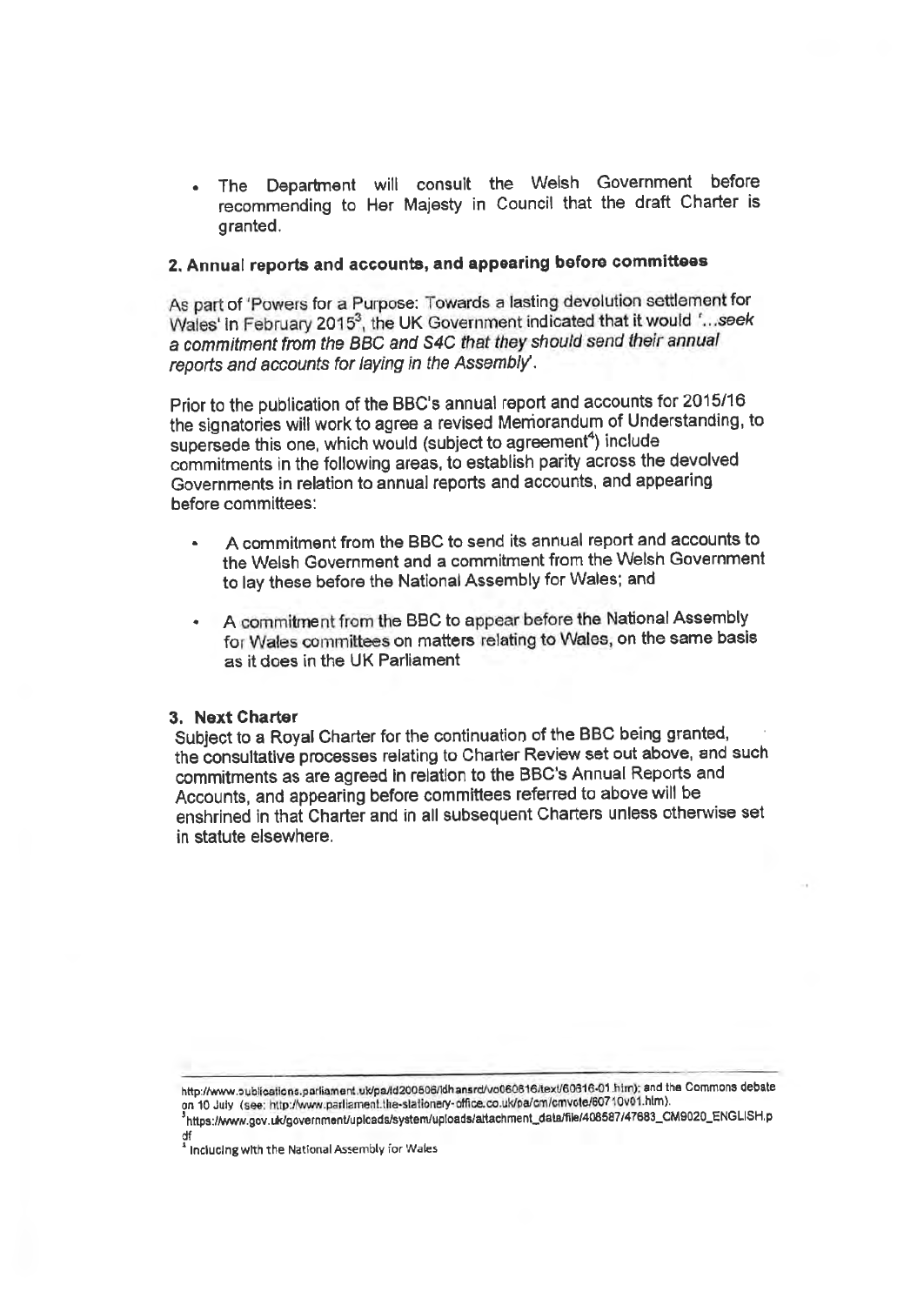## 4. Signatures

Ten E John Dhottingdal [For and on behalf of the Department] こと [For and on behalf of the BBC Trust] [For and on behalf of the<br>Executive]

 $\rightarrow$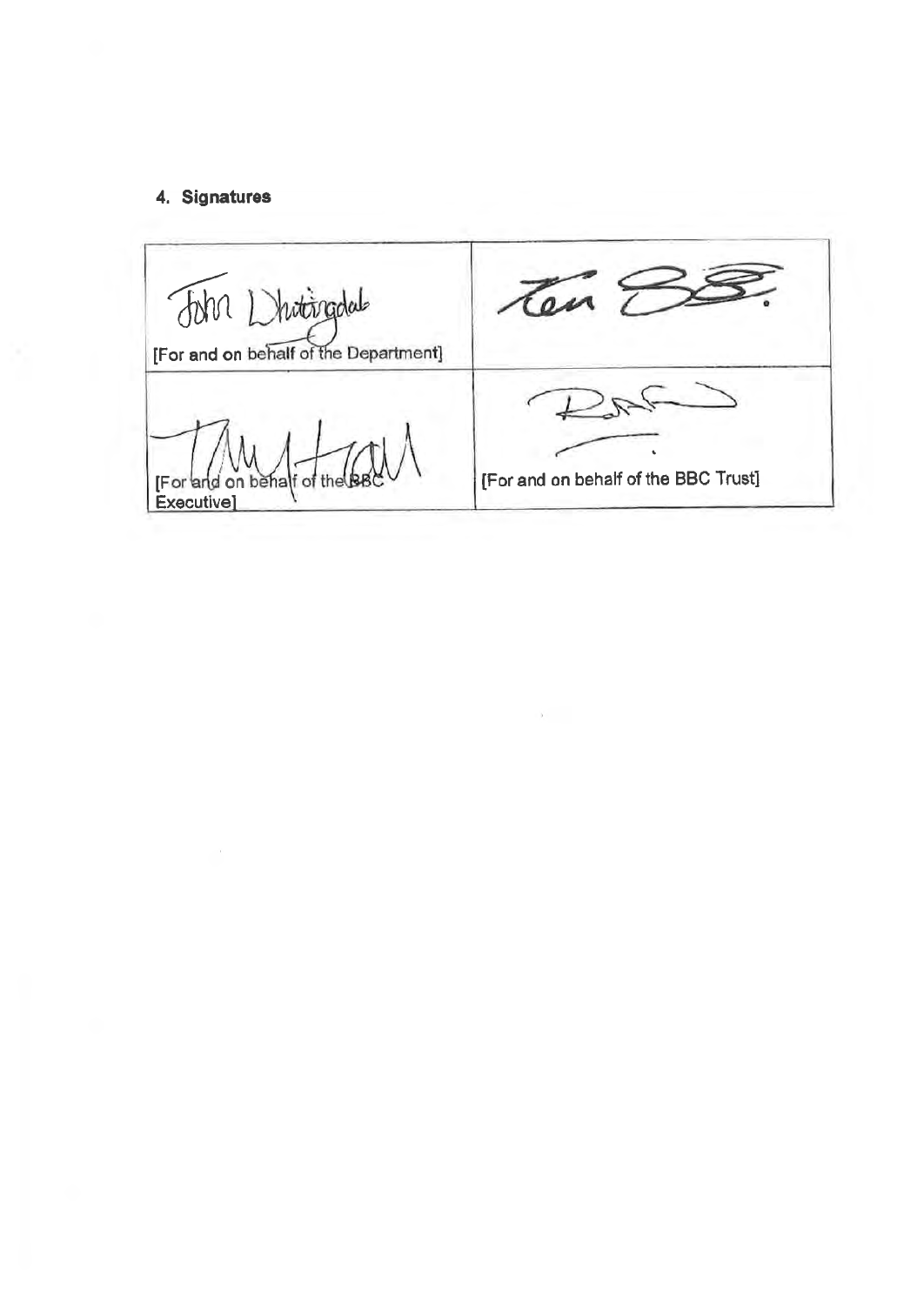#### 5. Background

Following the referendum on the independence of Scotland on 18 September 2014, the Smith Commission Agreement, published on 27 November 2014<sup>5</sup>, made several proposals specific to the British Broadcasting Corporation (BBC). As set out in paragraph 36 of the Agreement:

There will be a formal consultative role for the Scottish Government and the Scottish Parliament in the process of reviewing the BBC's Charter.

The UK Government's Command paper, 'Scotland in the United Kingdom: An enduring settlement'<sup>6</sup>, published in January 2015, set out at paragraphs 5.2.1 - 5.2.3 how paragraph 36 of the Smith Commission Agreement would be enacted by a Memorandum of Understanding (MoU), stating;

5.2.1 Paragraph 36 of the Smith Commission Agreement, which relates to the relationship between the British Broadcasting Corporation (BBC) and the Scottish Government and Scottish Parliament, will be enacted by Memorandum of Understanding (MoU). This MoU, entered into by the UK Government, Scottish Government, Scottish Parliament and the BBC, will fulfil the Agreement's proposal by setting out commitments that guarantee a full consultative role for the Scottish Government and Scottish Parliament in the review of the Royal Charter and the ongoing scrutiny of the BBC.

- 5.2.2 The commitments outlined in the MoU will be:
	- A commitment on the UK Government to consult with the Scottish Government and Scottish Parliament before recommending that any Royal Charter on the BBC is granted, and detail concerning the terms of engagement throughout the review process;

• A commitment from the BBC to send its annual report and accounts to the Scottish Government and a commitment from the Scottish Government to lay these before the Scottish Parliament;

• A commitment from the BBC to appear before Scottish Parliament committees on matters relating to Scotland; and

• A commitment to enshrine all the above in the next Charter.

5.2.3 Setting this out in an MoU, rather than draft clauses, ensures that the BBC's integrity and independence is secured by keeping its governance and constitutional arrangements off the statute books. Importantly, delivering this commitment by MoU will ensure that the Scottish Government and Scottish Parliament are able to have a

<sup>&</sup>lt;sup>5</sup> https://www.smith-commission.scot/smith-commission-report/

<sup>&</sup>lt;sup>5</sup> https://www.gov.uk/government/publications/scotiand-in-the-united-kingdom-an-enduringsettlement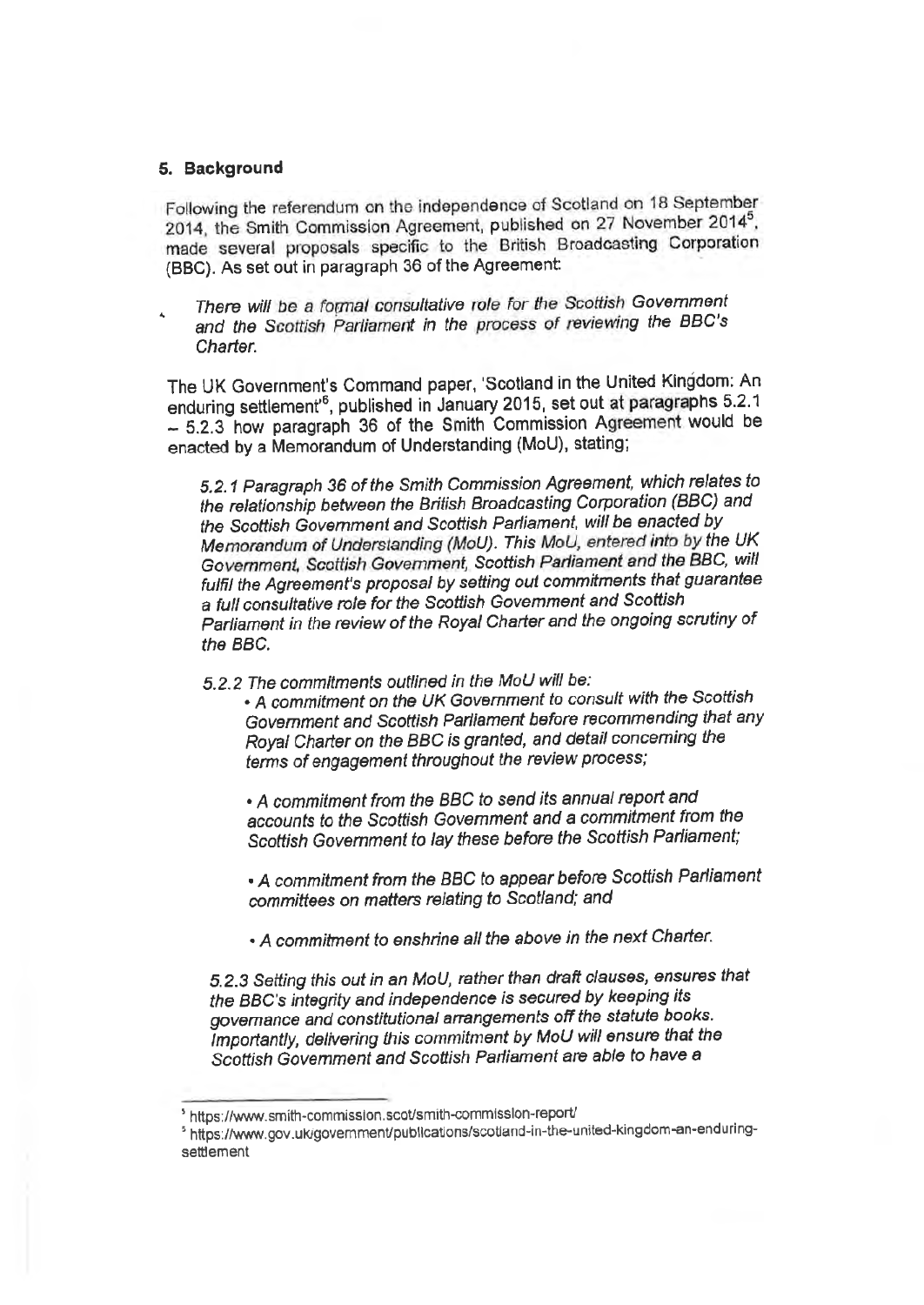consultative role in time for the next Charter Review, which is due to commence after the 2015 General Election; any draft clauses in this respect, setting out a formal role for the Scottish Government, would necessarily come into force too late to guarantee such an involvement. Furthermore, the process, timing and scope of the review of the BBC's Charter are not set out in statute.

This Memorandum of Understanding establishes parity for the Welsh Government in respect of a formal consultative role in the process of Charter Review and commits all signatories to ensuring parity in respect of the ongoing scrutiny of the BBC.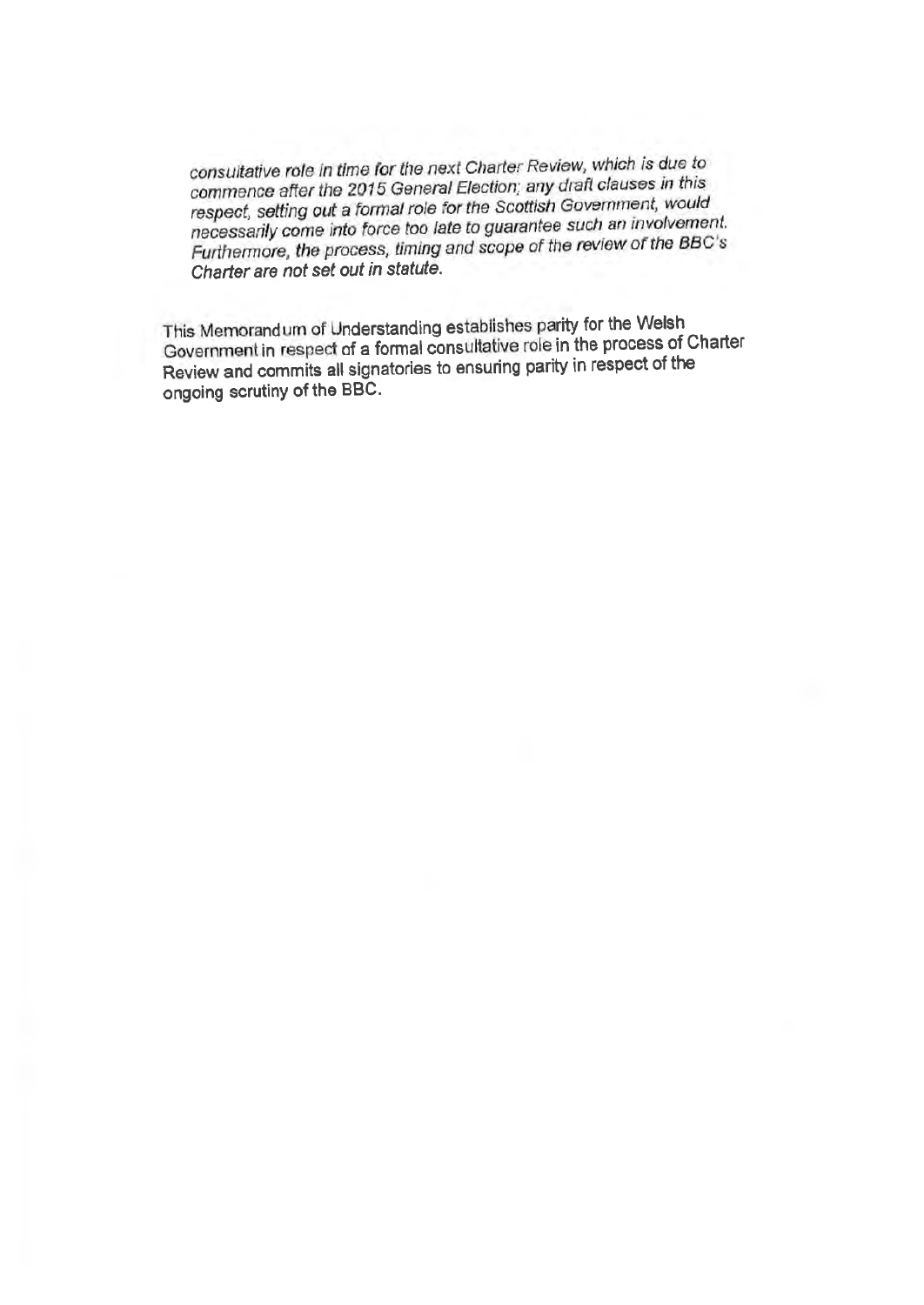# **Welsh Government's response to the consultation on the BBC Charter Review**

# **Introduction**

The Welsh Government welcomes the opportunity to respond to this public consultation on the BBC Charter Review.

In recent months, Welsh Ministers and officials have liaised closely with the UK Government, to ensure that the Welsh Government is fully involved in the Charter Renewal discussions from the outset. We have signed a Memorandum of Understanding with the UK Government and the BBC, giving the Welsh Government a formal, consultative role in the Charter review, in full parity with arrangements in Scotland and Northern Ireland. The signatories are committed to working with the National Assembly, to develop a further Memorandum that will enshrine the Assembly's ongoing role in the scrutiny and accountability of the BBC in Wales.

Although the Welsh Government has a formal role in the Charter Review, we are pleased to take this opportunity, early on in that process, to set out our observations on a number of the key issues under consideration in the consultation document, in a Welsh context. Our responses to some questions will be more detailed than others; at this stage we intend to focus primarily on:

- the services which the BBC, as the leading Public Service Broadcaster in the UK, should be delivering for Wales;
- the need for it to be properly mandated and resourced to deliver them, and;
- the need to strengthen arrangements for accountability to, and scrutiny by, the nations and regions, including Wales.

It is vital that the new Charter fully reflects the interests of the people of Wales and the current and changing devolved settlement. Wales is a nation in its own right with a unique culture and language. Its bilingual ethos and its nature and history are distinct within the UK; they need to be safeguarded and celebrated.

As reflected in the statement jointly signed by three party leaders in the National Assembly for Wales on 10 July 2015<sup>1</sup>, there is significant concern about the challenges facing BBC Cymru Wales and S4C due to funding pressures. This was also reflected in Plenary debate on broadcasting in the National Assembly for Wales on 23 September 2015<sup>2</sup>.

<sup>1</sup> <http://gov.wales/docs/drah/publications/150909-cross-party-statement-en.pdf> 2[http://www.cynulliad.cymru/cy/bus-](http://www.cynulliad.cymru/cy/bus-home/pages/rop.aspx?meetingid=3429&assembly=4&c=Record%20of%20Proceedings#237962)

[home/pages/rop.aspx?meetingid=3429&assembly=4&c=Record%20of%20Proceedings#2379](http://www.cynulliad.cymru/cy/bus-home/pages/rop.aspx?meetingid=3429&assembly=4&c=Record%20of%20Proceedings#237962) [62](http://www.cynulliad.cymru/cy/bus-home/pages/rop.aspx?meetingid=3429&assembly=4&c=Record%20of%20Proceedings#237962)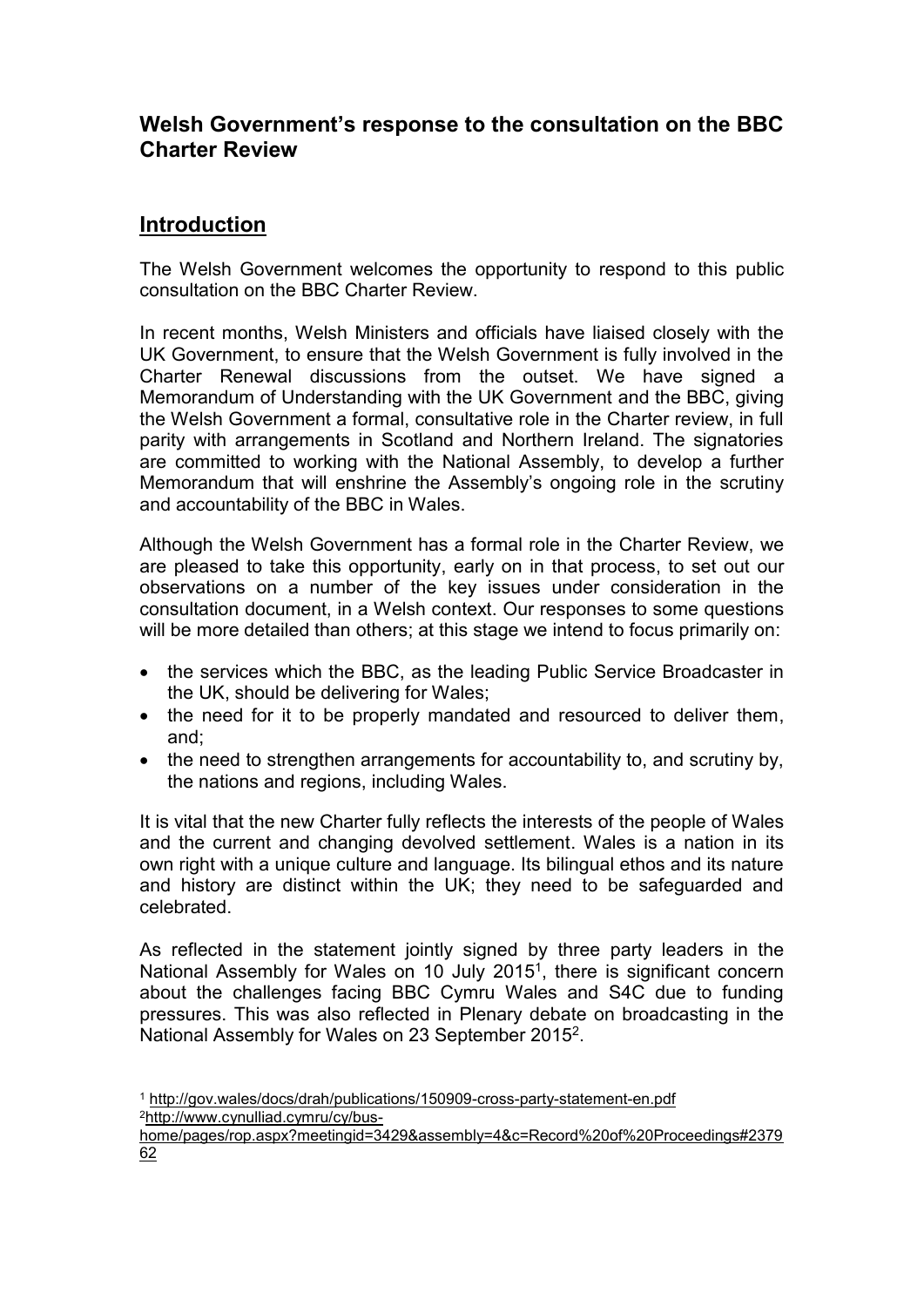The Welsh Government and the National Assembly for Wales expect the BBC to stand by its own public statements that the deal announced on 6 July 2015 between itself and the UK Government in relation to the licence fee will be cash neutral for the BBC and will not affect services. The cross-party statement noted assurances from the BBC's management that this 'cash flat' deal will not therefore, impact on budgets at either BBC Cymru Wales or at S4C. We also expect the UK Government to honour the terms of that agreement and not impose further budget cuts or top-slicing of licence fee revenues on the BBC.

The statement expressed concern that neither the Welsh Government nor the National Assembly were consulted before this deal was reached and that it is undemocratic that the UK Government and the BBC made decisions behind closed doors and outside of the BBC Charter renewal process.

# **Why the BBC? Mission, purpose and values**

### **Q1 How can the BBC's public purposes be improved so there is more clarity about what the BBC should achieve?**

The BBC continues to have a crucial role as a Public Service Broadcaster, despite the multichannel world in which we now live and digital developments which have enabled new ways of delivering public service content across the UK.

The role of the BBC is even more important in Wales considering the weakness of the print media. There is limited coverage of Welsh public life and society in UK newspapers and on UK broadcast services, which comprise the main media outlets in Wales. The portrayal of Wales in UK media does not reflect the cultural diversity and richness of the nation.

Effective democracy relies on informed decisions by citizens. Wales has limited news coverage and too few voices, leaving most people dependent on UK news outlets that lack coverage of Wales. Although there is evidence that there have been improvements in the coverage of devolved political issues in Wales since the King Report, there is still room for improvement. The news media provide insufficient or inadequate coverage of Welsh issues and events. Most Welsh people have no easy access to the information and context needed to evaluate the success or otherwise of Wales' institutions.

As reflected in Ofcom's recent review of public service broadcasting, the BBC, as the cornerstone of public service broadcasting, provides the majority of PSB investment and output in Wales. The BBC dominates English-language programmes made specifically for Wales, producing 592 hours in 2013 compared with ITV Cymru Wales' 331 hours. The Welsh Government is naturally concerned that between 2011 and 2013 there was a decline of 101 hours in BBC non-network nations programming, with non-news declining most. However, we recognise that the BBC is still providing the bulk of non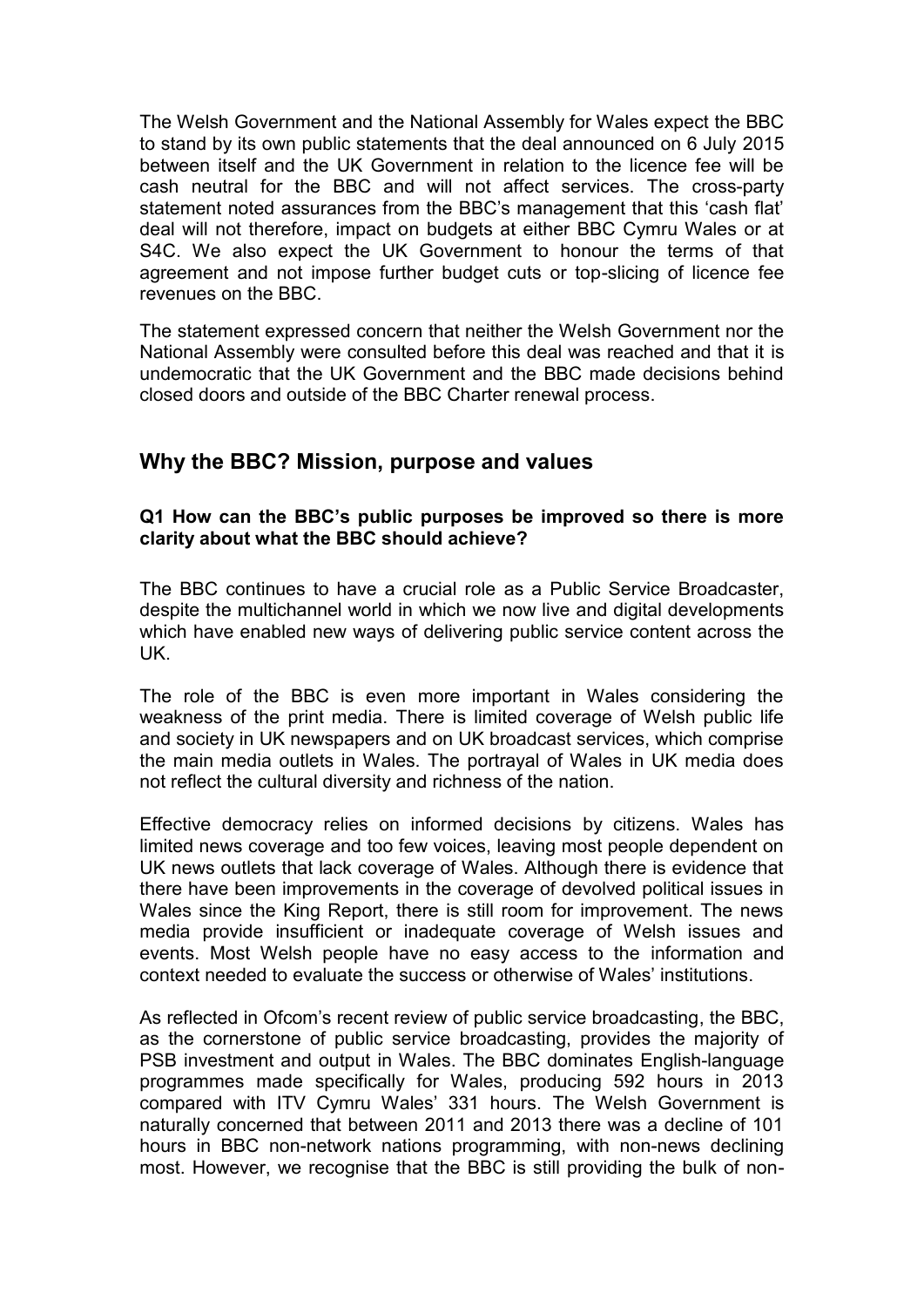news non-network programming in Wales, providing 222 hours in 2013 in contrast to 34 hours by ITV Cymru Wales. It is also the most significant provider of non-network television news in Wales and, by a smaller margin, of current affairs programming.

In recent years, the BBC's investment in Wales has reduced, at a time when its investment in Scotland, Northern Ireland and key English regions has increased. Wales has seen a reduction in BBC expenditure and a corresponding fall in GVA from £292 million in 2009/10 to £288 million in 2011/12, while GVA in Scotland increased from £355 million to £410 million and in Northern Ireland from £138 million to £151 million<sup>3</sup>. It is vital that this is remedied during the next Charter period, with a clearer, stronger remit to deliver for Wales and the other nations.

All of the existing public purposes described in the consultation document are relevant to Wales. It is the view of the Welsh Government that public purposes encompassing citizenship and civil society, education and learning, creativity and cultural excellence, the nations, regions and communities of the UK, the UK's place in the world and the public benefit of emerging communications technologies and services align well with a balanced approach to delivering against Lord Reith's original remit for a Public Service Broadcaster – to 'inform, educate and entertain'.

We do not share the view that these purposes are too broad, nor that they should be reformed to exclude certain activities that some might consider inappropriate for the BBC, for whatever reason. Instead, acknowledging the more competitive and varied environment which now exists, we would be content for more detailed and specific descriptions to be developed of the subjects and activities that should be prioritised under each public purpose but these should not be considered exhaustive, nor prohibitive by omission.

The evolution of technologies, services and markets over the last Charter period demonstrates that it would be foolish to assume now that we can accurately predict which of the BBC's current activities and services will be most valued by licence fee payers over the next ten years, which may become redundant, which might develop into services best suited to the commercial marketplace, or which yet to be developed services may come to be as important to the BBC's portfolio of services as iPlayer undeniably is today.

Naturally, the fourth purpose *Representing the UK, its Nations, Regions and Communities* is one that is of special interest to us and we will provide detailed information on this under question 7.

### **Q2 Which elements of universality are most important for the BBC***?*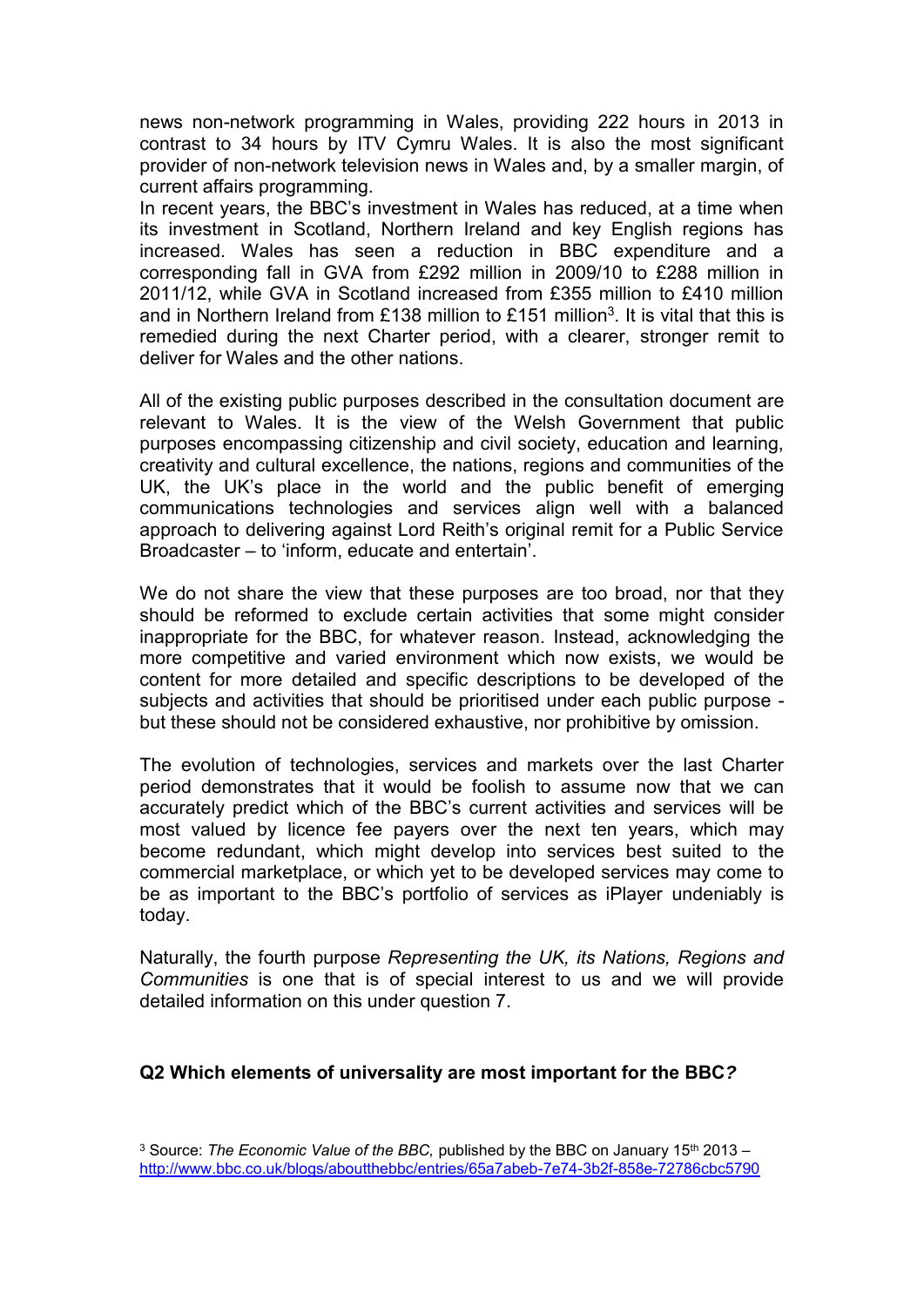It is of course true that more and more options have become available over the last Charter period for audiences to watch, read and listen to content; indeed, the BBC has played a key role in the development and promotion of some of these. However, in many cases it is as yet unclear which of these services will mature and stand the test of time and which may fall by the wayside. This evolution in the delivery of content does not mean that the BBC's remit should now be more narrowly focussed on particular or underserved audiences – certainly it would be wrong to incorporate such restrictions into a binding Charter that will be set in stone for a number of years, whilst lives across the UK may be affected by as yet unknowable technological or social change.

The assumption in the consultation document, that the BBC's current approach is to provide programmes and services for all audiences, and on an equal basis, across every platform, seems fundamentally flawed. It is the BBC's job to serve everyone in the UK. However, we would accept that - at a UK level – the BBC does look to identify areas where special attention may be required, plus those where programming and services already exist in sufficient quantity and quality that it would add little value by providing more of the same (notwithstanding the genuine need for the BBC to provide some popular programming with mass appeal, in order to maintain the profile it needs to be effective in its role as the UK's leading Public Service Broadcaster). There is a real issue about inadequate provision of content for the nations and regions, which we will return to later, but that is more about lack of funding than it is about recognising the gap in provision (which the BBC has acknowledged in successive management reports).

These judgements will be required throughout the next Charter period, considering the situation at the time. Of course, it can be argued that the BBC's judgement hasn't always been correct in the past and we would agree that there is room for improvement in both decision making and content regulation. However, in our view the BBC plays a leading role in ensuring universality of provision across the marketplace and in driving up quality across the board, precisely because it has a clear remit to ensure that public service content is available to all.

### **Q3 Should Charter Review formally establish a set of values for the BBC?**

We would support the development of a set of values for the BBC and we agree that the thematic list of potential values at Table 2 in the consultation document is a good starting point. All of these could be included in a new Charter, subject to further development. Issues of independence and impartiality will be explored further in our answers to later questions in this response.

However, in relation to the proposed value that the BBC should be 'diverse / representative', although we support more work to deliver against the priorities described in Box 1 in the consultation document, we are disappointed that no acknowledgment is made of the cultural diversity of the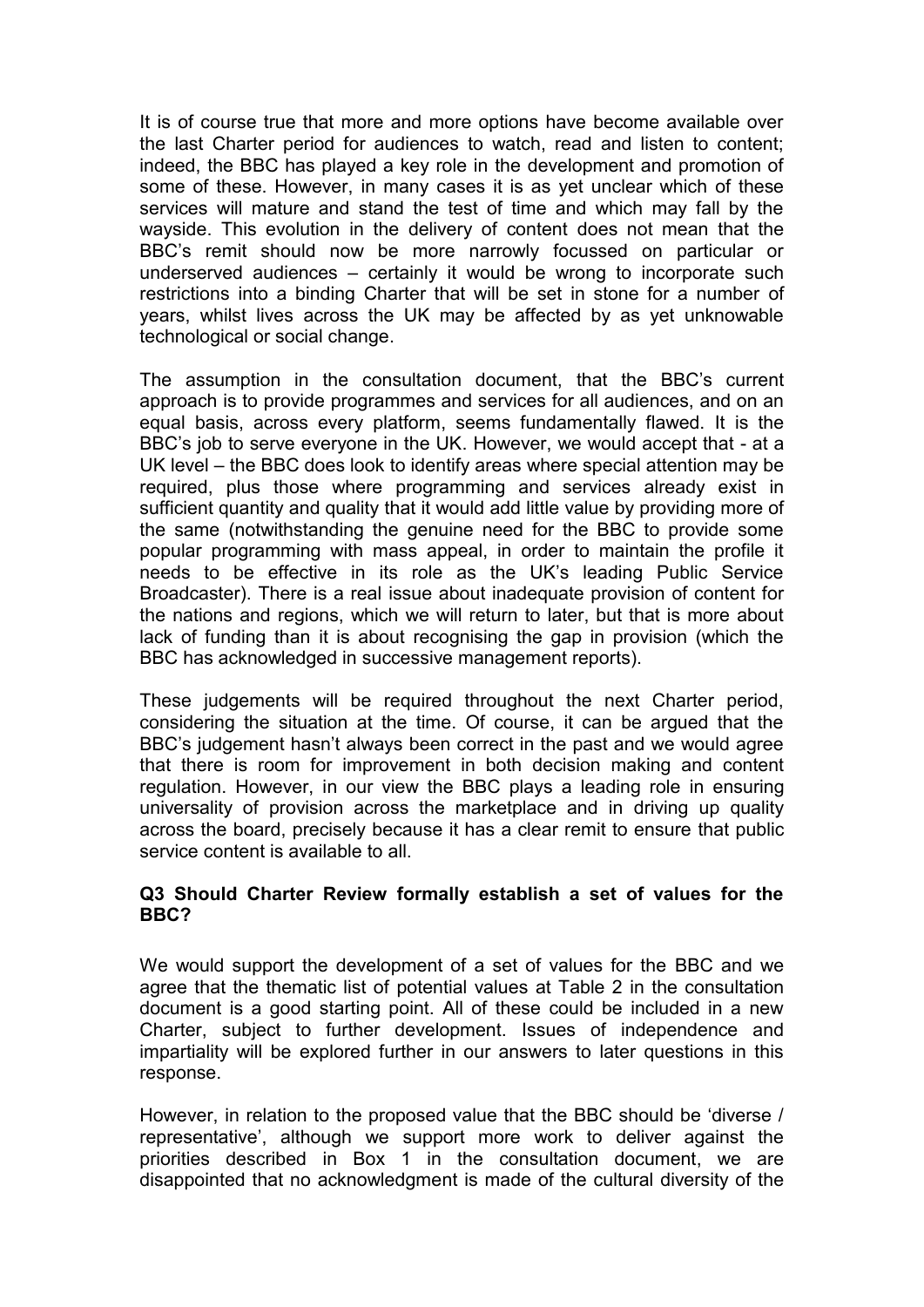nations and regions of the UK. Just as the BBC's public purposes include representation of the nations, regions and communities of the UK, so should the scope of the BBC's diversity strategy as applied to its workforce on and off screen. Any value developed to describe how the BBC will be diverse and representative in future should make this clear.

In our response to Q9 below we will discuss the potential for a clear set of values, in conjunction with the BBC's public purposes, to drive the quality, distinctiveness and diversity of the BBC's output.

## **What the BBC does: scale and scope**

### **Q4 Is the expansion of the BBC's services justified in the context of increased choice for audiences? Is the BBC crowding out commercial competition and, if so, is this justified?**

The BBC's focus on proportionate delivery of content and services that 'inform, educate and entertain', taking full account of its position in the marketplace and the activities of other broadcasters, provides balance to the BBC's output which, generally speaking, we do not believe is crowding out commercial competition. In fact there are areas where the BBC needs to do more, including programming for and about the nations and regions.

That being said, the Welsh Government is fully aware of the importance of ensuring plurality of English language television in Wales in news and also general programming aimed at Welsh viewers. Therefore ITV Cymru Wales continues to have a vital role to play as an alternative to the BBC for news and non-news programming.

#### **Q5 Where does the evidence suggest the BBC has a positive or negative wider impact on the market?**

We accept the argument that the BBC, as an independent Public Service Broadcaster with national reach and a stable, long-term source of funding, has a positive impact in raising standards across the marketplace. We acknowledge the concerns expressed in the consultation document about the perceived impact of its activities on competition in news provision, radio, online services and print media. These should be carefully monitored, but on balance we believe that the development by the BBC of innovative, positively received services in most of these areas has had a significant, net positive effect on the quality and availability of services. In those areas where the BBC has itself identified that it should play a part in helping to improve market conditions - notably local news provision in print - it has already developed proposals to do so which we will watch with interest, as this is a particular issue in Wales.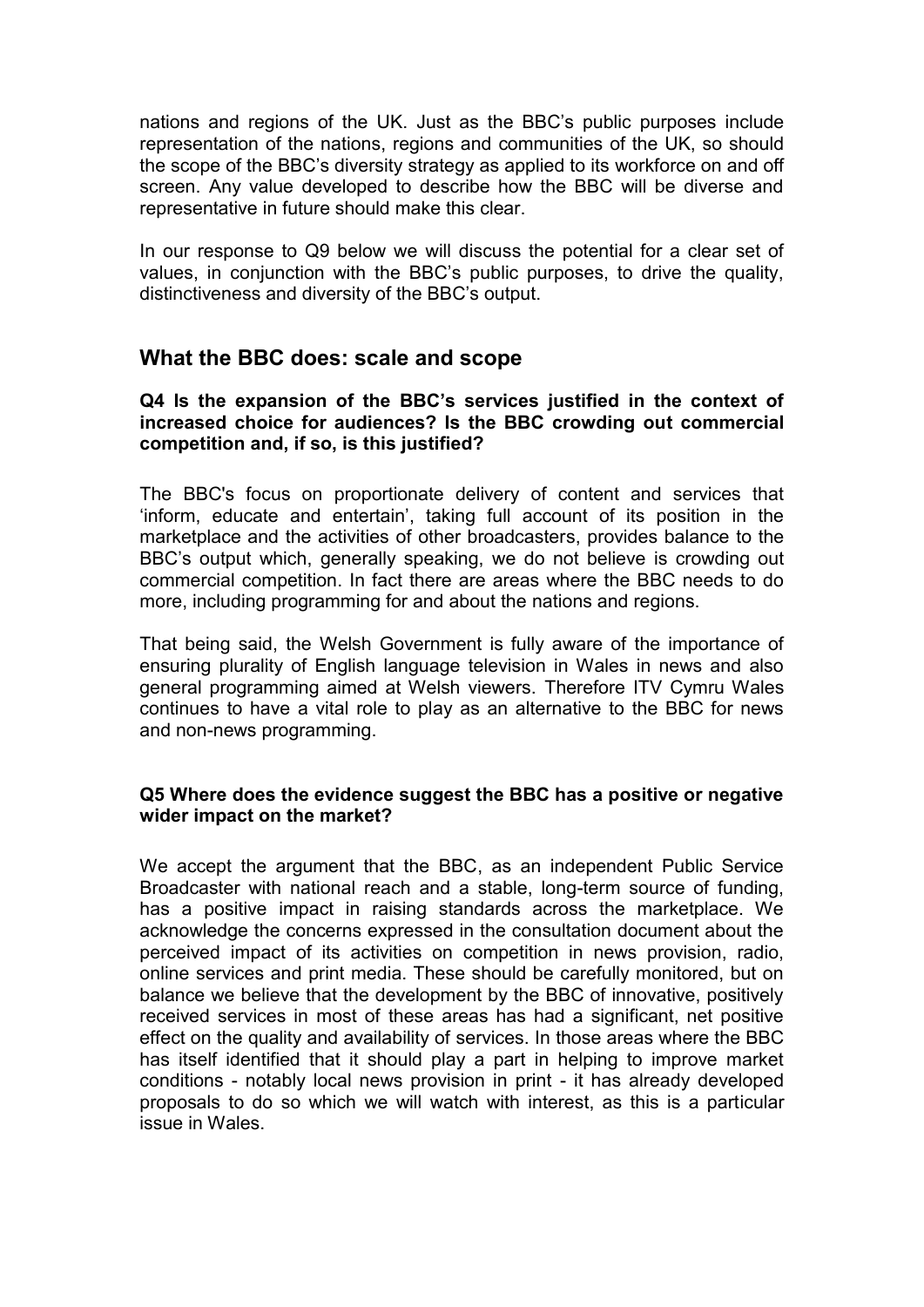In our view the BBC's remit should not be curtailed via the new Charter to restrict its operations in some areas as a matter of principle. See also our comments on universality under Q2. However, It is important to stress that the BBC's potential to enhance the lives of citizens in the nations and regions has already been diminished by previous cuts (e.g., as a result of Delivering Quality First') and is likely to be eroded further by the impact of budget announcements in recent months. This must be addressed in the next Charter period; services for the nations and regions need to be strengthened, not subjected to further financial pressures.

#### **Q6 What role should the BBC have in influencing future technological landscape including in future radio switchover?**

. The BBC should continue to be a key driver of technological developments and change, where these can improve availability, choice and ease of access to public service content and can encourage participation in culture, democracy and society. There are some regulatory issues to consider which we have articulated previously - these apply to all PSBs who may be developing services for new platforms, not just the BBC.

In the Welsh Government's response to Ofcom's consultation on its Public Service Broadcasting review in 2015, we agreed that a steady evolution is taking place in the global broadcasting market, providing new options for delivery and consumption of content. These are gaining traction with both broadcasters (who are diversifying their offer in terms of broadcast channels available and delivery of content via other platforms; e.g., VOD, online) and with viewers, for whom linear broadcasting remains important but who are increasingly taking advantage of the flexibility afforded by delivery over new platforms.

Universality and discoverability of PSB content remains important and these principles should be broadened and protected, so as to be relevant to a more connected world. We agree with Ofcom's assessment that an incremental change to the definition and regulation of universality is the most sensible approach, as various new service offers across multiple platforms mature. If broadcasters see value, whether financial or strategic, in moving the delivery of some PSB content away from linear programming on established PSB channels, then they should provide a sound business case to Ofcom for consideration - but this must show how the broadcasters or their delivery partners on other platforms will ensure that this PSB content is both discoverable and promotable to key audiences, whether they are across the UK or in specific Nations and regions.

From a regulatory perspective, consideration of such an approach would go hand in hand with Ofcom's suggestion that regulation by organisation rather than channel may be more appropriate in future. We agree that Ofcom should consider this in more detail and we stand ready to engage in discussions on this, which we said might sensibly proceed in parallel with the Charter Review. The BBC would seem to be the ideal candidate for early consideration of such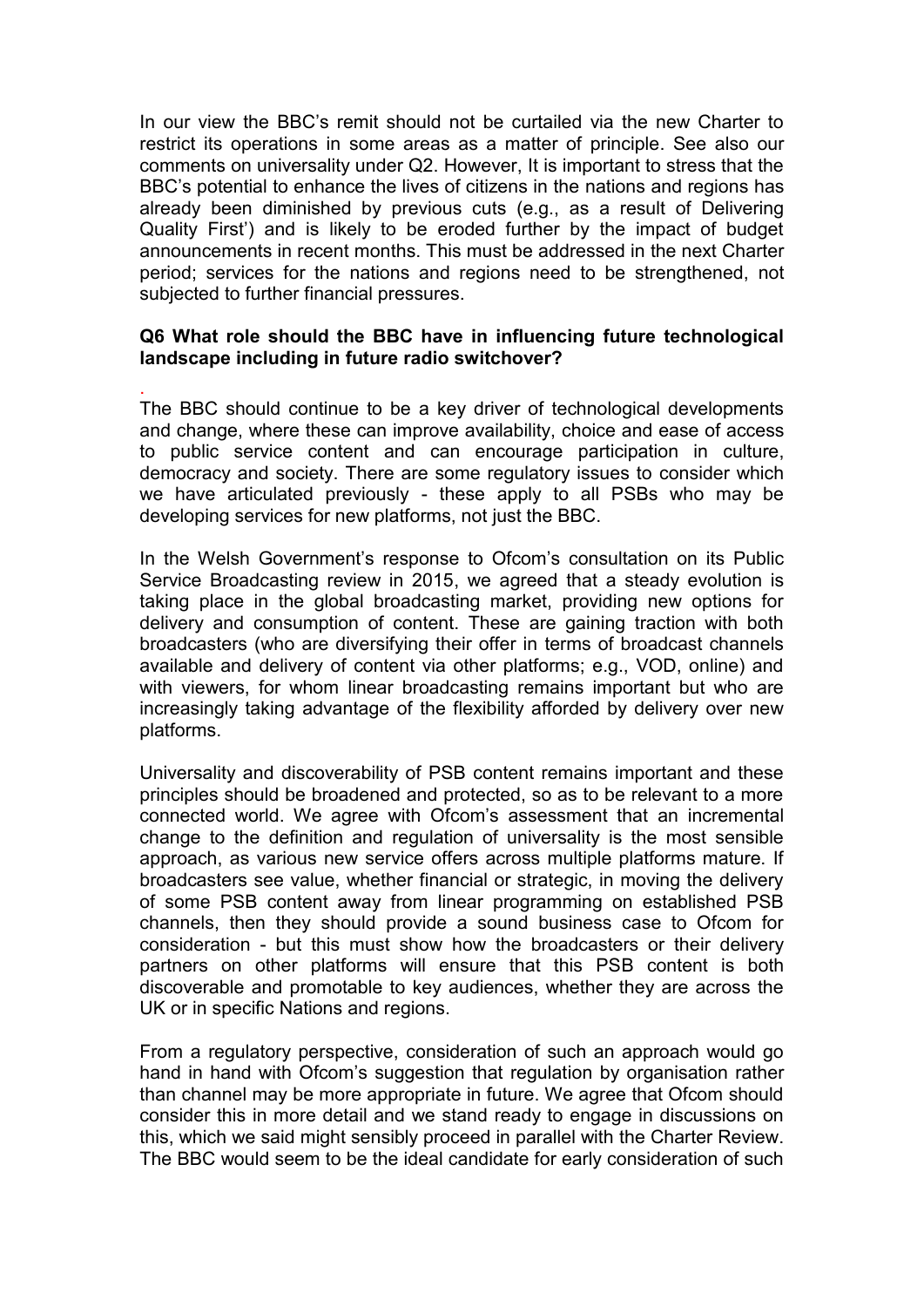an approach, given its primacy as a deliverer of PSB content in the UK and the increasing diversification of its service portfolio.

The Welsh Government has consistently stressed that we would not be in favour of digital switchover for radio until there is a guarantee of at least 97% coverage for DAB throughout Wales. We welcomed the UK Government's announcement in December 2013 that it will continue to invest (with the BBC and commercial radio operators) in support of digital radio roll out. We recognise that there have been improvements in DAB coverage in Wales in recent years. We welcome the fact that the BBC is rolling out its national DAB network to a further 162 transmitter sites across the UK by the end of 2015**.**  This programme will increase the coverage of its DAB network in Wales from 86% to 92% of homes.

The DAB service in Wales should not be worse than Welsh AM/FM radio coverage at present and should be available in areas where currently the national radio stations can only be received on the AM spectrum This is particularly important in view of the fact that people in Wales listen to more hours of radio per week than the UK average, with 49 % of the total listening hours being to BBC network stations.

The Welsh Government continues to be concerned that even when the proposed criteria are met on a UK basis, there would almost certainly be a significantly lower level of DAB penetration in Wales. DAB needs to provide an enhanced service if listeners in all parts of the UK are to be persuaded of its merits.

We also have concerns about the availability of services across all platforms in a predominantly rural country like Wales. We were encouraged that BBC One Wales has been available on HD since 2013. There is an urgent need to resolve the comparable challenge surrounding the future of regional opt out programmes on BBC2. The considerable number of viewers who enjoy BBC2's programmes, including its rugby coverage in Wales, find it very difficult to accept that coverage is not also available in HD.

#### **Q7 How well is the BBC serving its national and international audiences?**

### **National**

#### *BBC Cymru Wales*

#### *Television*

It is vital that the new Charter ensures sufficient funding for BBC Cymru Wales, for news and non-news programming in both Welsh and English. Outside of news and current affairs we are very concerned with the funding allocated to non-news English-language programming for Wales. The funding BBC Cymru Wales receives is currently insufficient to be able to provide English-language programming as well as delivering its Welsh language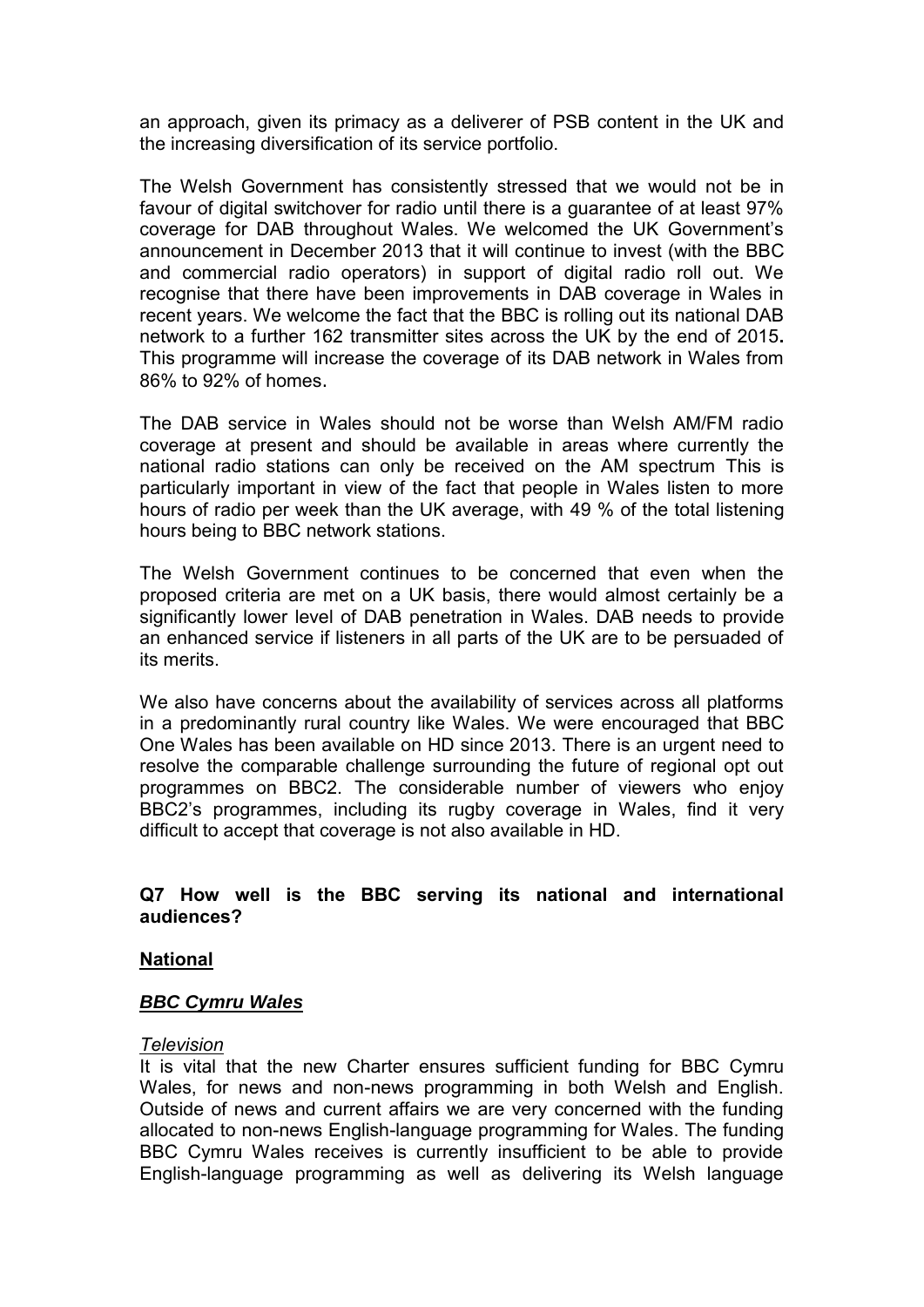output, especially in light of the plurality which already exists in provision of Welsh language content via S4C.

There was much interest in the speech by the BBC's Director General Lord Hall on 7 September, and in the paper which the BBC subsequently published, envisioning a more open BBC providing services which can be tailored for who you are and where you live.

We were pleased that the BBC has strengthened its commitment to reflecting the full diversity of life across the UK including Wales - and especially that it is committed to investing in drama and comedy programming that better reflects the nations and regions. BBC network drama is a great success story for Wales and the capacity and expertise we have developed here means we are well placed to deliver content for Wales as well.

Proposals to reconfigure news coverage to meet the changing needs of audiences in Scotland, Wales and Northern Ireland are welcome - as are the BBC's recognition of the impact that online news has had on the newspaper industry and its proposals to invest in local reporting capacity and share journalism resources which would be available to other news providers. We welcome the fact that the BBC will explore various options with a number of stakeholders, including the Governments of the devolved nations.

The BBC's commitment to further development of Welsh language services is welcome, as is its recognition that the provision of English-language programming for Wales has declined at a faster rate than in any other nation and must be addressed in the next Charter period.

Of course, Lord Hall raised a number of these issues when he spoke in Cardiff last year, but we have yet to see any significant improvements.

#### There are also some areas of real concern.

On 17 August the First Minister wrote to Lord Hall to highlight the growing gulf in funding between Wales and other parts of the UK, adding that an additional £30m is needed to ensure programming that truly reflects the lives of people in Wales.

In the context of the cuts that BBC Cymru Wales has absorbed over the last ten years, the Welsh Government believes that an additional £30 million is required specifically for English-language programming, bringing the total budget to £50m. This would allow Welsh audiences to have a credible national television station that could provide quality content in English, including drama, comedy and also potentially network contributions.

It is important to stress that our call for additional funding for English-language programming should not be top sliced from the funding allocated to S4C (or from the £20m BBC Cymru Wales receives for Welsh language programming). We are fully aware of the important role that BBC Cymru Wales plays in providing Welsh language content and of course this should continue.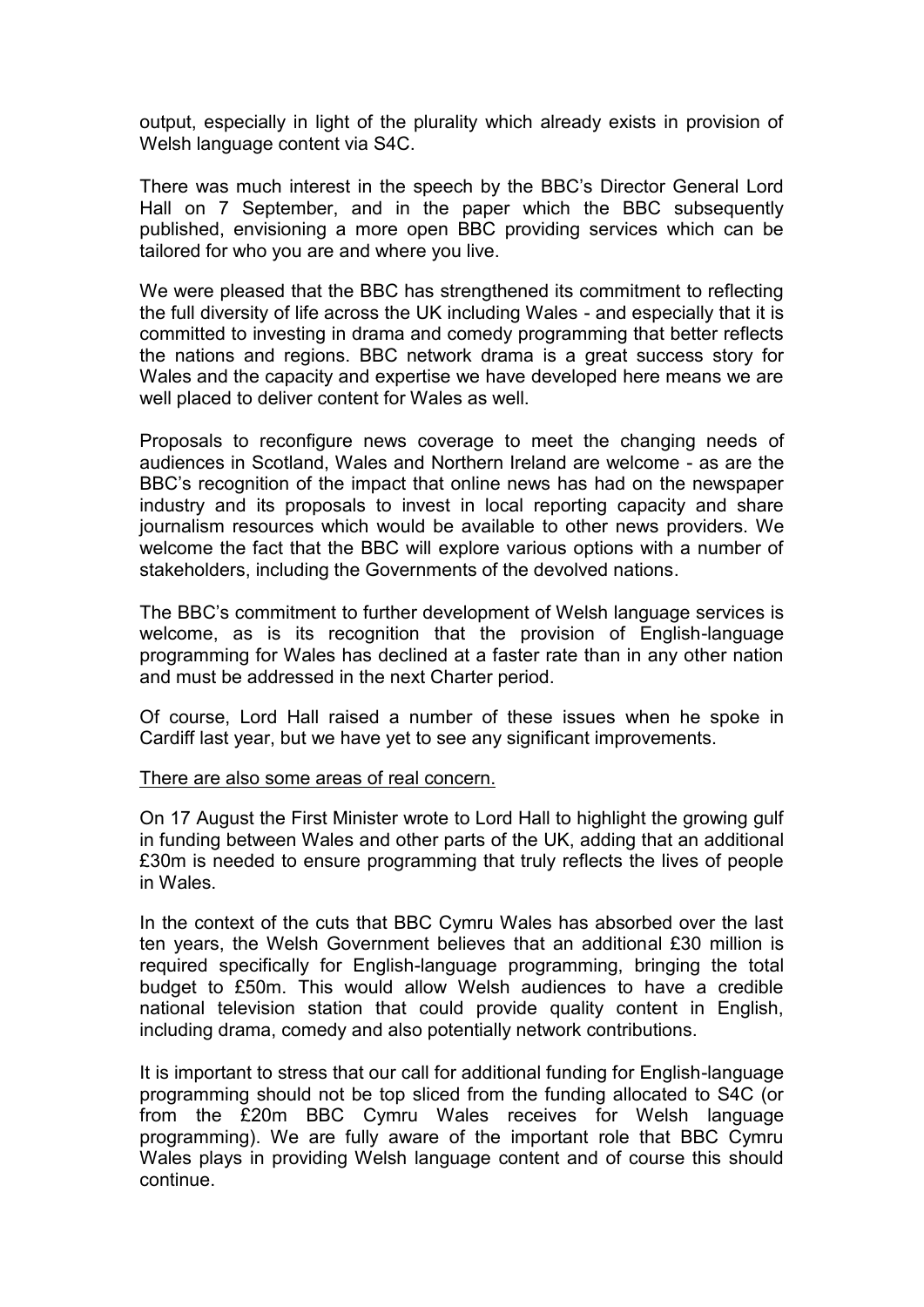Worryingly, the proposals published by the BBC fall far short of this. We would question how the BBC can deliver on the commitments made to invest in and improve services to the nations - including digital news, education and entertainment services for each Nation - when it has ruled out any net increase in spending and has committed to protecting funding for the nations only to the extent that it will be "cut less than other areas". We accept that the BBC finds itself in a difficult situation due to cuts in its budget, but these proposals simply raise further questions over its future output in Wales.

The Welsh Government has been clear in discussions with the BBC Executive in Cardiff and in London that the development of Cardiff as an increasingly important centre for network productions provides no justification for reducing the BBC's investment in local services. There should be a clear commitment to safeguarding and strengthening the core services which are aimed at Welsh viewers and listeners – in both languages, but especially in English, where there has been a notable reduction (17%) over the last few years, including news and non-news programming. We appreciate that BBC Cymru Wales has decided to prioritise spending in its news and current affairs output. However, it is lamentable that BBC Cymru Wales no longer produces any English language drama or comedy specifically for Welsh audiences – especially given its enhanced reputation for high-end TV productions, in the UK and internationally, thanks to the success of Doctor Who, Casualty, Wizards vs Aliens and more.

The BBC's corporate vision should encompass the contribution which the BBC in Wales can make to the Corporation's creative output for the UK as a whole. Developing BBC Cymru Wales as a major production centre for drama, with the support of the Welsh Government, has highlighted the possibilities in this area. The success of productions mentioned above, amongst others, underlines the fact that Wales has real potential as a production location. However, whilst we value the BBC's drama presence here and the benefits it brings, it is not as secure as it would be if the BBC also had a commissioning base in Wales. This is something we hope to explore further.

We welcome the intention to strengthen network production in Wales and the other nations within the UK. This will bring creative as well as economic benefits for the BBC as a whole. We welcomed the BBC's commitment to meeting the target of 17% for television programmes for the nations earlier than 2016. Our expectation is that that at the very least 5% of network production should originate in Wales, from a mix of in-house and independent productions – and this should represent a floor rather than a ceiling for Welsh creativity.

The Welsh Government remains committed to working in partnership with the BBC as it continues to build on its successes in Wales, to maximise the economic and cultural opportunities that will arise from the further development of drama and network production business in Wales.

#### *Radio*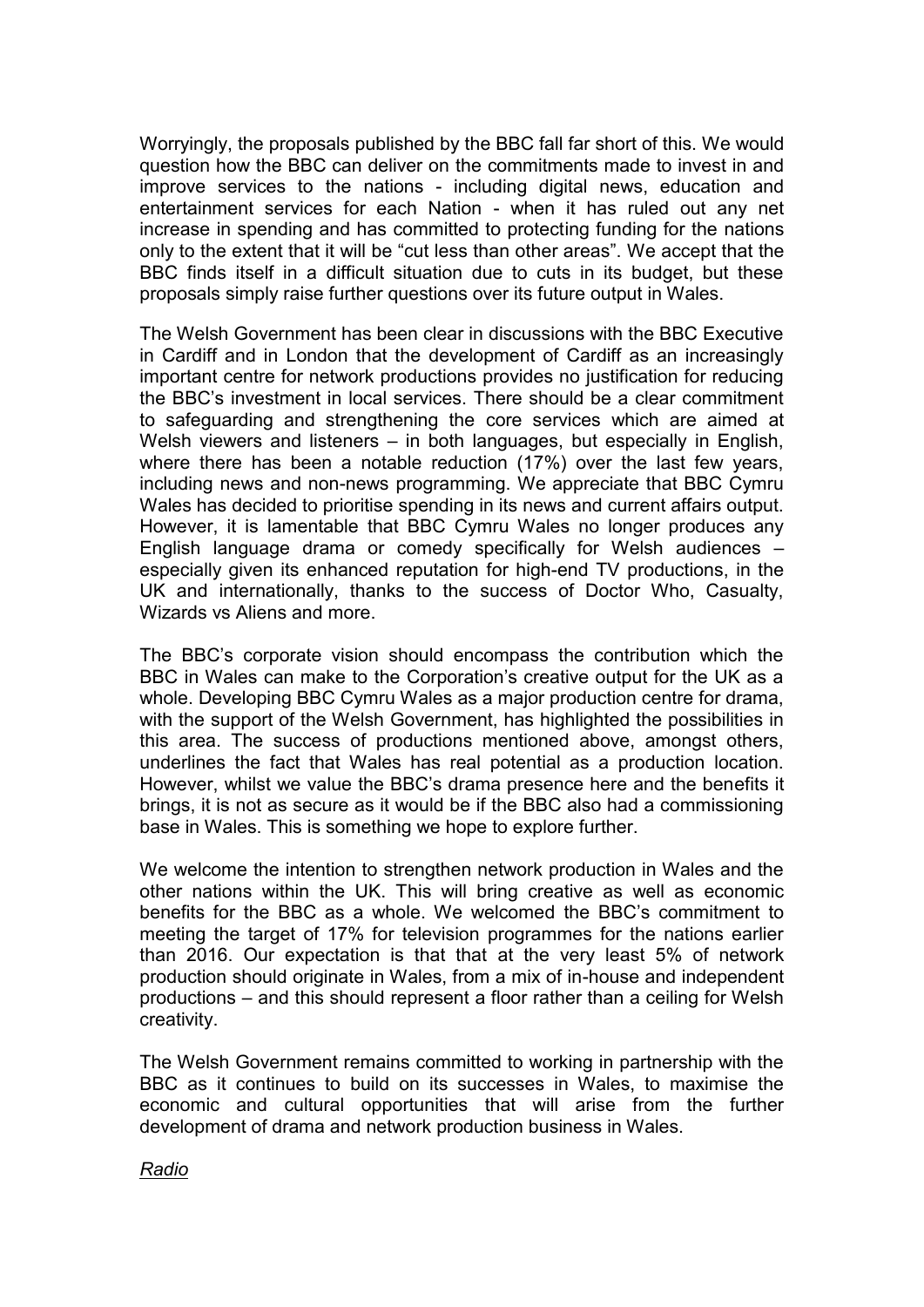As with the importance of BBC Cymru Wales' television output, we recognise the continuing roles of both Radio Wales and Radio Cymru in providing essential services for the citizens of Wales.

These radio stations have a vital role in ensuring that the citizens of Wales receive comprehensive coverage of the key policy decisions made by the Welsh Government. We also welcome the commitment across both services towards combining local and international news coverage. This underlines the distinctive nature of the news services provided by both national radio services and value of the service provided to listeners.

As a Government we are concerned that the range of non-news programming generally is narrowing. We therefore welcome the fact that Radio Wales and Radio Cymru continue to provide a comprehensive range of non-news programming. Indeed we see the breadth of programming provided across both services as central aspects of the public service they provide. In our view that breadth should be maintained and, whenever possible, strengthened.

Radio has a crucial contribution to make in providing a platform for Welsh talent to be identified and developed. This applies to the music content featured on both services and, equally, to writers and actors. Radio has a particular strength in allowing people to tell their own stories. The BBC has a long and continuing tradition of providing excellent sporting coverage on radio.

It is essential that both national radio services in Wales continue to strive to reflect as wide as possible a picture of life in Wales. Even as new digital platforms proliferate, we do not underestimate the particularly valuable role played by radio in this respect. Radio Cymru and Radio Wales continue to provide listeners with a range of programming increasingly denied to television viewers in Wales. The experience of television shows how quickly that situation can change.

As with television, we are concerned that Wales continues to be particularly under-represented on the main UK radio networks. Very little of the BBC's commissioning for UK network radio appears to come from Wales. We would like to see a greater contribution to the radio network being commissioned from BBC Wales; the BBC should set more stretching targets in this regard.

Whilst both national radio services in Wales have important roles to play as sources of information and entertainment, Radio Cymru plays an additional role via the contribution it makes in ensuring that the Welsh language continues to thrive. In this regard, its role is more than just a broadcaster. Therefore we are extremely disappointed that the consultation document highlights the following, questioning the value of indigenous language services in purely financial terms without any regard for their cultural or social importance: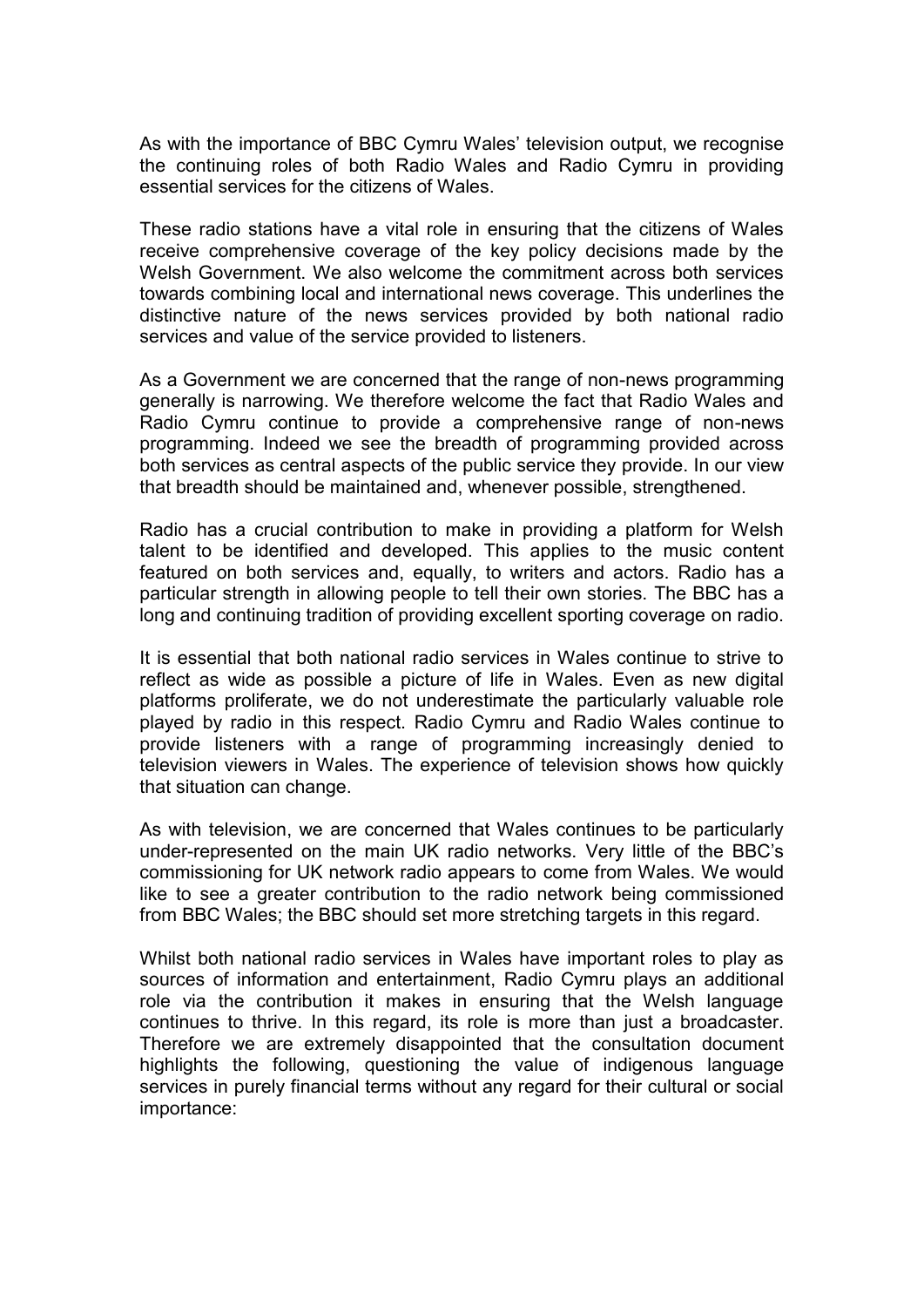*"… these services come at a cost; cost per hour of indigenous language radio content in Scotland and Wales is considerably higher than cost per hour for English speaking content which raises concerns about value for money."* 

We welcome the strengthened partnership which has developed over recent years between Radio Cymru and S4C. There continues to be only one Welsh language radio service and one Welsh language television service. It is therefore essential that the partnership between these two services should be as imaginative and productive as possible

# *S4C*

It is vital that S4C has sufficient funding, as well as editorial and managerial independence, for it to maintain its ability to serve the Welsh audience and continue to play a crucial role in supporting both the Welsh language and the creative industries in Wales.

In over 30 years of operation, S4C has played a leading role in promoting and safeguarding the Welsh language. It has a key, ongoing role to play in ensuring that the language continues to thrive. It helps to establish and enliven Welsh as part of everyday life in Wales, and its services for children and young people make an important contribution to increasing their use of Welsh. Through its factual, historical and cultural programmes, S4C enriches Welsh society. It has an important part to play in delivering the vision set out in the Welsh Government's Welsh Language Strategy.

Our creative industries are a Welsh success story and make a vital contribution to our economy. S4C's commissioning policy has greatly contributed to the growth in the independent media sector in Wales, in both English and Welsh. Wales now has a number of highly successful independent production companies that are creating content for many channels and networks, but S4C has been central to their initial development.

Therefore we were very concerned to hear the comments of the Secretary of State for Culture, Media and Sport in July 2015 when he said it was "reasonable" S4C should make "the same kind of efficiency savings" being asked of the BBC.

Since the Comprehensive Spending Review in 2010 the Welsh Government has consistently expressed its ongoing concern to the UK Government about the impact that further funding cuts will have on S4C.

S4C has found itself in a very different position since the 2010 Spending Review. Now, 90% of S4C's funding comes from the licence fee. We welcome the fact that this funding has been guaranteed until the end of the current licence fee settlement in 2017, however S4C has not yet received confirmation of the expected DCMS contribution for 2016-17. It is vital that this is agreed as soon as possible.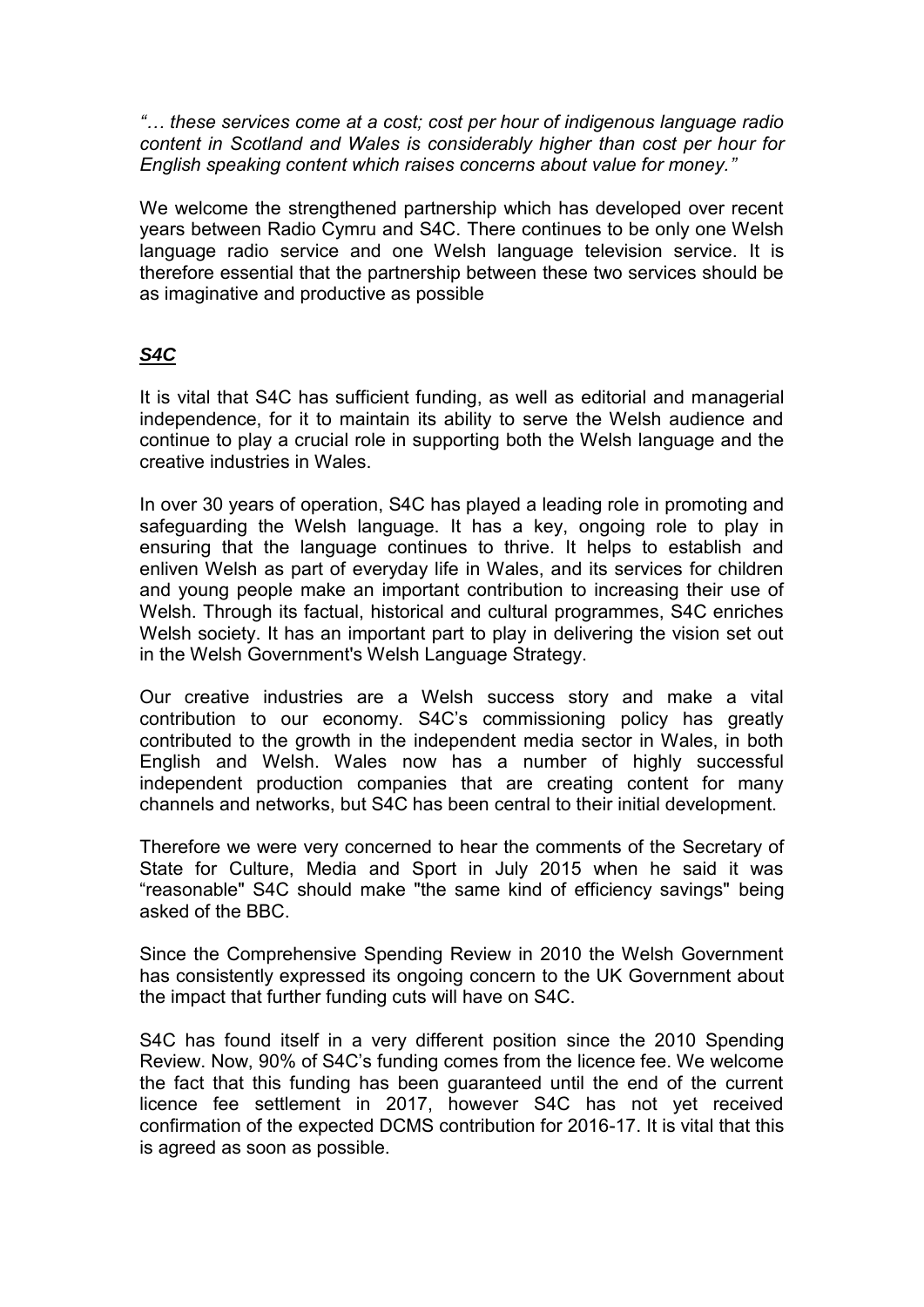Funding for the channel has reduced by 36% since 2010; it is inevitable that this will impact on the output available to viewers. We have consistently stated that there should be no further cuts to S4C's budget. All formal agreements regarding S4C funding will expire during the next two years. This uncertainty regarding future funding makes forward planning very difficult, both for S4C and the independent production companies who are key suppliers to S4C in Wales. We remain very concerned about S4C's financial position and we will continue to raise this with the UK Government. The Secretary of State for Culture, Media and Sport has a statutory duty, as outlined in the Public Bodies Act 2001, to ensure that S4C receives sufficient funding.

The Welsh Government welcomed the announcement in 2013 that a six-year agreement had been reached between the BBC Trust and the S4C Authority on the future funding, governance and accountability of S4C. The agreement also, importantly, protects the editorial and managerial independence of S4C. We are encouraged by the greater collaboration between the BBC and S4C and also that the Operating Agreement is much wider than the funding and accountability arrangements, extending to a creative partnership at all levels within the BBC and S4C.

It is vital that S4C and the BBC work together to develop a sustainable future for Welsh language broadcasting. Because of the crucial importance of S4C's role, we also believe that the partnership should be subject to an independent review, agreed by all parties in the National Assembly for Wales. The commitment to seek agreement for such a review is outlined in our Programme for Government.

### **International**

Although the BBC's priority should remain its mission, as a Public Service Broadcaster, to deliver services that 'inform, educate and entertain' people across the UK, the success of BBC Worldwide has been an important driver of employment and career development opportunities for the workforce in the nations and regions, including Wales. This positive impact is felt by the BBC itself and also by the independent producers of BBC-commissioned content who, through BBC Worldwide, can access the scale and reach of the BBC's global marketing. Their growth allows them to better compete for non-BBC commissions as well. In addition, BBC Worldwide provides revenue which the BBC can reinvest in content and services in the UK, although this should be seen as supplementary to - not a replacement for - core funding from the licence fee.

We will come back to proposals for changes to the BBC's approach to commissioning productions later in this response, as these would undoubtedly have an impact on opportunities for the independent production sector in Wales to work with the BBC in the future.

### **Q8 Does the BBC have the right genre mix across its services?**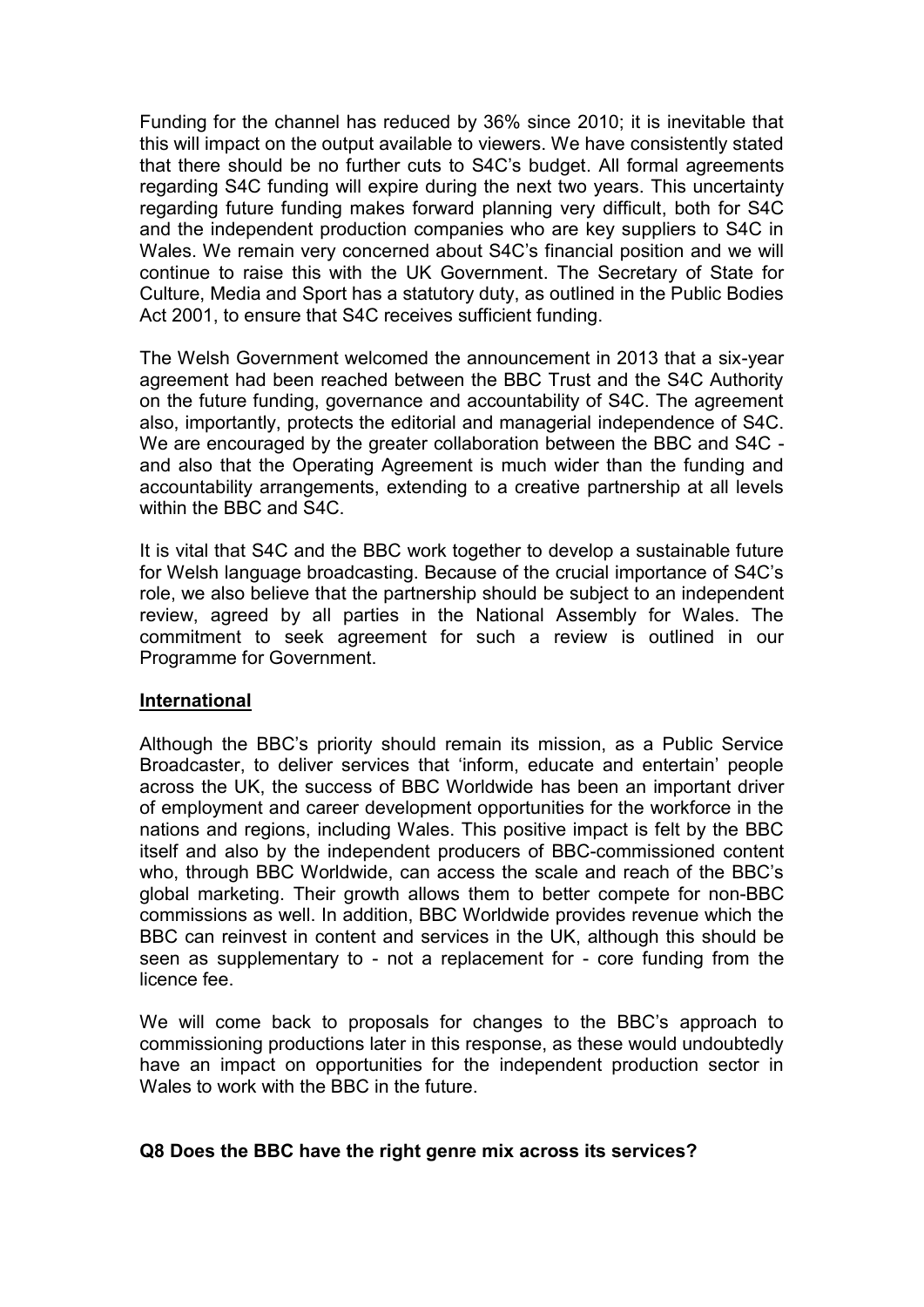Please refer to our comments about the BBC's approach to delivering a balanced portfolio of content under Q2 on universality. Additionally, we have already discussed the importance of the BBC providing appropriate news and non news coverage in Wales, in Welsh and English, in our response to Q7.

Given the gap in provision of English-language services in Wales, which has long been acknowledged by the BBC, it is vital that appropriate funding is found to allow BBC Cymru Wales to deliver an appropriate genre mix of programming for Wales in the forthcoming Charter period, in both Welsh and English – without impacting upon BBC Cymru Wales' existing budget for Welsh-language programming or appropriate funding for S4C.

### **Q9 Is the BBC's content sufficiently high quality and distinctive from that of other broadcasters? What reforms could improve it?**

Please refer to our comments under Q2 and Q4 about the BBC's approach to delivering a high-quality portfolio of content, taking account of the activities of other broadcasters but mindful of the need for it to retain its profile with audiences across the UK in order to remain effective as its leading Public Service Broadcaster. In general we are content that the BBC looks to provide high quality and distinctive content - and that where it provides content in genres which are also served by other broadcasters there is a good reason for doing so and one effect of the BBC's activity is usually to drive up quality across the marketplace.

In our response to Q2 we agreed that a clear set of values should be developed for the BBC. These values, together with a renewed commitment to the BBC's public purposes, should inform the creation of content development guidelines which would apply across the BBC's full range of services. These guidelines would ensure that the BBC's key statements of ideals and intent are given due consideration by commissioners and producers of BBC content and should further enhance the quality, distinctiveness and diversity of the BBC's output. They should be reviewed periodically during the Charter period, as services evolve, to ensure ongoing fitness for purpose.

### **Q10 How should the system of content production be improved through reform of quotas or more radical options**?

We are pleased DCMS has agreed that how the BBC's content is commissioned and produced, including in the nations and regions, will be a key consideration during the Charter Review. Looking at the way the BBC determines how - and where - it spends £2.4 billion on content is a vital element of this process.

In policy and in practice, the BBC must take a more representative approach to commissioning and production from and for the nations and regions. As a Public Service Broadcaster, there is an onus upon the BBC to identify and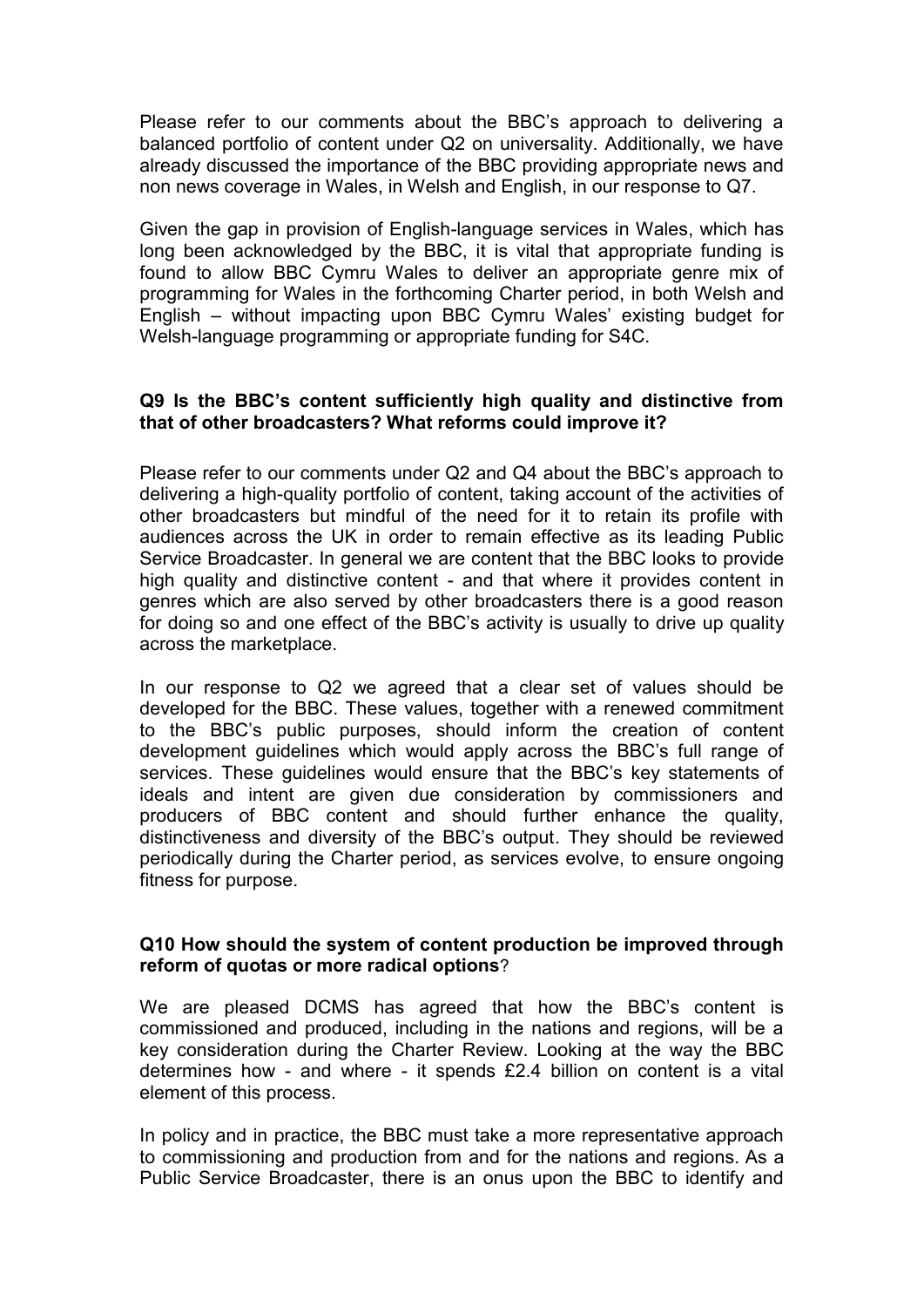develop talent across all areas of production and to support, develop and deliver production across all of the nations and regions of the UK.

The Welsh Government has cautiously agreed with Ofcom that some consideration be given to the relationship between the PSBs and the independent production sector, given the consolidation and acquisition that is occurring. However, we would be wary of any quota changes that could allow the production of in-house content by the BBC and the other PSBs - and the commissioning of independent PSB content - to move away from the nations and regions and back towards London and the South-East.

Evidence is provided in the consultation paper that more should be done to ensure more and fairer distribution of production activity away from London and into the nations and regions, citing the economic benefits and the positive impact on skills development for the sector. With this in mind, any changes to quota levels - whether they might be for independent productions, productions in the nations and regions or the extent of the Window Of Creative Competition (WOCC) – must protect and enhance the steady movement towards increasing production in the nations and regions. Similarly, any changes to the current Terms of Trade, which set out how the BBC and other broadcasters work with independent producers, must protect the interests of both people and creative businesses in the nations and regions.

Based on the level of detail provided in the consultation document, we are not persuaded that a significant scaling back of BBC in-house production would be beneficial overall. We are not surprised that the BBC's in-house production team has only won a minority of WOCC commissions during the current Charter period. Presumably the majority of these were for one off or single series productions, where independent production companies would have the flexibility and lower overheads to compete well, whilst longer-term or repeat commissions, which the BBC might already be delivering internally and which it would have the scale and infrastructure to deliver most effectively, were excluded from the WOCC. If this is the case then the WOCC outcome does not demonstrate that the BBC's in-house productions are bad value for money for the licence fee payer in comparison to independent production companies; rather it serves to demonstrate that there should be appropriate opportunities for both over the next Charter period.

It might be the case that some minor scaling back of in-house productions could deliver benefits, but more evidence is required before a conclusion can be reached – including, crucially, evidence about the potential impact any such scaling back might have on the BBC's production hubs in the nations and regions, such as Roath Lock studios in Cardiff Bay.

We are particularly concerned by the detail of the BBC Studios proposal, as set out in the consultation document. The Welsh Government is not in favour of the removal of quotas for independent production or production in the nations and regions, as set out above; in fact these should be reconsidered and strengthened further.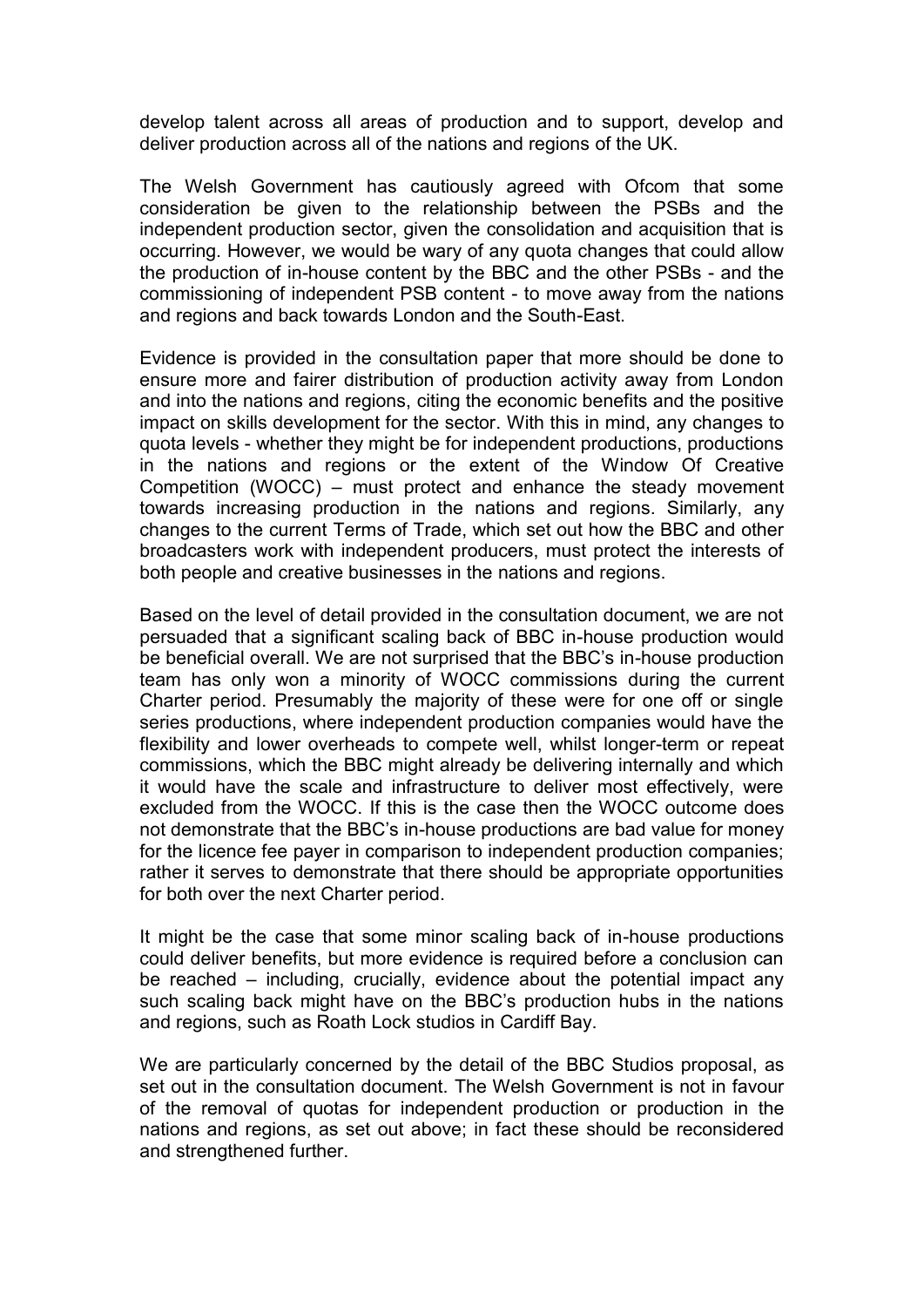We share the concerns set out in the consultation document that the transformation of BBC's production operations into a commercial subsidiary could significantly distort the market, affect the competitiveness of the independent production sector (including companies in the nations and regions) and give rise to serious State Aid concerns. Finally, this proposal brings with it the prospect of the BBC using licence fee revenue to develop proposals for productions commissioned by commercial broadcasters, with no guarantee of success. In our view, as a matter of principle, licence fee revenue should be invested in the BBC's content and services for the benefit of UK citizens, not directed elsewhere - and certainly not on a commercial risk basis without a guaranteed return for the licence fee payer.

The Welsh Government therefore takes the view that the quota system should be retained, although we are content that further consideration be given to whether the quotas themselves might be changed, and the BBC Studios proposal should not be taken forward.

# **BBC Funding**

#### **Q11 How should we pay for the BBC and how should the licence fee be modernised?**

Given our comments under Q2 about the importance of universal access to the BBC's content and services, we would be opposed to any form of subscription based model for future funding. This would make it more difficult for some people to access the full range of public service content. The three pillars of Lord Reith's remit for Public Service Broadcasters to 'inform, educate and entertain' are rightly given equal weight, so the idea that we should differentiate between 'core' and 'premium' BBC services - and pay for the latter via a subscription to top the licence fee - is entirely at odds with the concept of universal delivery of public service content.

Accepting that other models such as revenue from advertising and general taxation are not appropriate, this leaves the licence fee or a household levy as the only two, realistic options which could be considered over the longer term. On balance we believe that retaining the licence fee is the most sensible option for the next Charter period. We would agree that the iPlayer loophole should be closed and will be happy to discuss the options for how this might be done in more detail in the coming months. An appropriately designed household levy might be appropriate in the longer term, but given the time needed to develop and legislate for this it would be impractical for the forthcoming Charter period.

#### **Q12 Should the level of funding for certain services or programmes be protected? Should some funding be made available to other providers to deliver public service content?**

Our answers to Q2, Q4 and Q9 above are relevant here.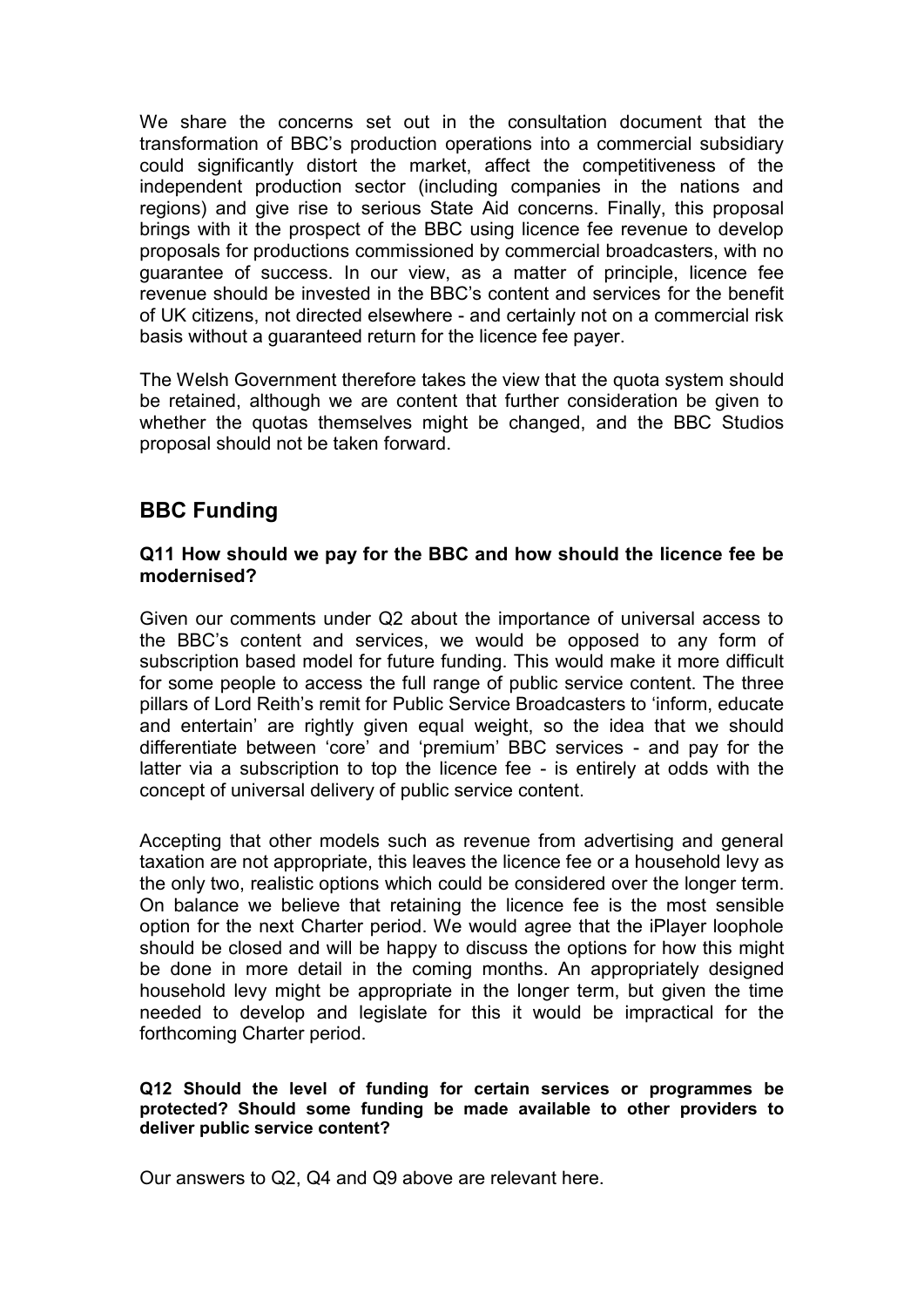As we have already emphasised, protecting and enhancing the funding available to BBC Cymru Wales and S4C, for the delivery of programming for Wales in Welsh and English, is crucial.

We have also already stated our view, as a matter of principle, that licence fee revenue should be invested in the BBC's content and services for the benefit of UK citizens, not directed elsewhere. As discussed above, we do not believe the BBC is crowding out commercial competition, so a redirection of licence fee funding to other broadcasters is neither needed nor justified. We also noted that where the BBC provides content in genres which are also served by other broadcasters there is a good reason for doing so and its activity generally drives up quality. Redirection of licence fee revenue via any form of contestable funding would dilute the positive impact of the BBC's activity across the marketplace and, even more importantly, would weaken the BBC's ability to deliver its primary mission as the UK's leading Public Service Broadcaster. Further, it would be difficult to administer and we entirely accept the argument that the additional burden of accountability that would be placed on other broadcasters who might consider competing for this public funding would result in very low levels of demand outside the BBC.

#### **Q13 Has the BBC been doing enough to deliver value for money? How could it go further?**

The requirement for BBC Cymru Wales to find budget savings of 16% over the four years from 2011 as part of the Delivering Quality First proposals represented a potentially disproportionate threat to the BBC's local services in Wales. The Welsh Government remains very concerned about budget reductions to BBC Cymru Wales. It is also vital that a national service, whether on television or radio, should extend beyond news and current affairs. The BBC has always played a crucial role in reflecting and reinforcing the culture of Wales, in both the English and Welsh languages. It is crucial that the BBC continues to produce and provide high-quality political coverage, despite concerns about the impact of budget cuts on BBC Cymru Wales' political output.

Therefore, any further efficiency savings should not be at the expense of Wales or other nations and regions which have been similarly impacted.

We accept that the examples cited in the consultation document of BBC projects which have not delivered good value for money for licence payers are valid. We also note recent comments by the Chair of the BBC Trust that the National Audit Office (NAO) is now in a position where it has full access to the information it needs to conduct high-quality reviews<sup>4</sup>. The fact that the NAO is in a stronger position to assess and articulate the financial impact of the BBC's activities should encourage a renewed focus on value for money;

<sup>4</sup> During the BBC Trust event **"Tomorrow's BBC: Who Governs?"**, at the University of Westminster in London on 1 October 2015.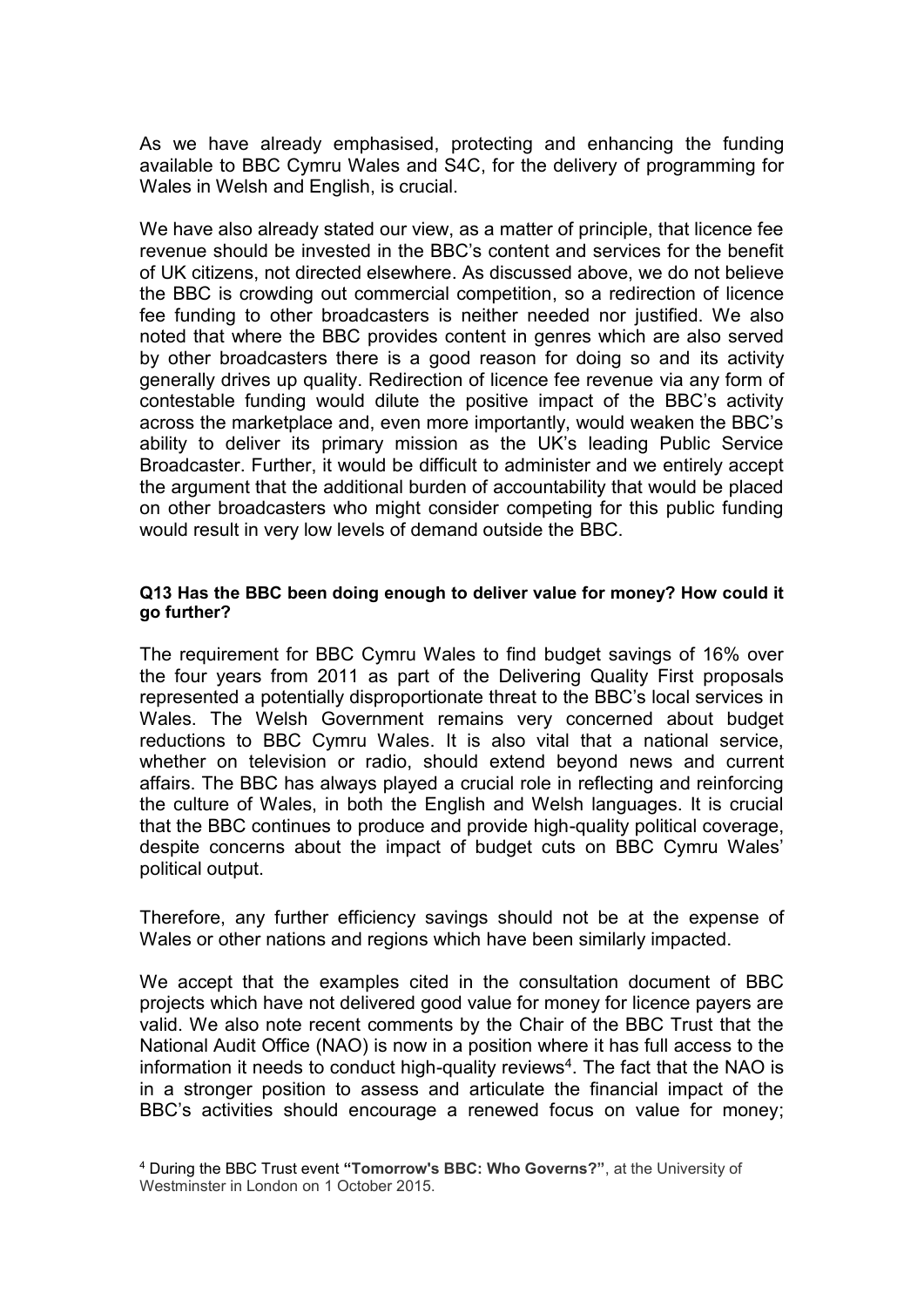equally, a renewed and better defined set of public purposes and values should enable the BBC to make improved value for money decisions. This would be further enhanced by clearer lines of managerial and regulatory authority, a stronger sense of genuine independence from Government, improved accountability to the public and greater scrutiny of the BBC by elected representatives across the UK. We will return to these themes in Q15 to Q20.

### **Q14 How should the BBC's commercial operations, including BBC Worldwide, be reformed?**

We have already discussed BBC Worldwide and the BBC's commercial activities at some length in our responses to Q7 (where we look at international activity) and Q10. Beyond those remarks we would add that, at present, we are not convinced that full or part privatisation of BBC Worldwide would be appropriate. The borrowing restrictions that its status as a public body places upon BBC Worldwide may limit its ability to further develop some overseas markets. However, despite this is has achieved considerable success, without undue risk to the BBC's public funding. More importantly, consideration of the real value to UK licence fee payers of the BBC's public service output should not be driven solely, or primarily, by its retail value in international markets. As a Public Service Broadcaster, the BBC's purpose is not to make money - it is to inform, educate and entertain the citizens of the UK.

# **BBC governance and regulation**

A combined response is provided below to the following four questions. We understand that Sir David Clementi will consider responses to this section of the consultation as one of the early stages of his independent review of the BBC's governance arrangements. The Welsh Government, representing the interests of the people of Wales, would be pleased to discuss the points made below with Sir David and his team.

### **Q15 How should the current model of governance and regulation for the BBC be reformed?**

**Q16 How should Public Value Tests and Service Licences be reformed and who should have the responsibility for making these decisions?** 

**Q17 How could the BBC improve engagement with licence fee payers and the industry, including through research, transparency and complaints handling?** 

**Q18 How should the relationship between Parliament, Government, Ofcom, the National Audit Office and the BBC work? What accountability structures and expectations, including financial transparency and spending controls, should apply**?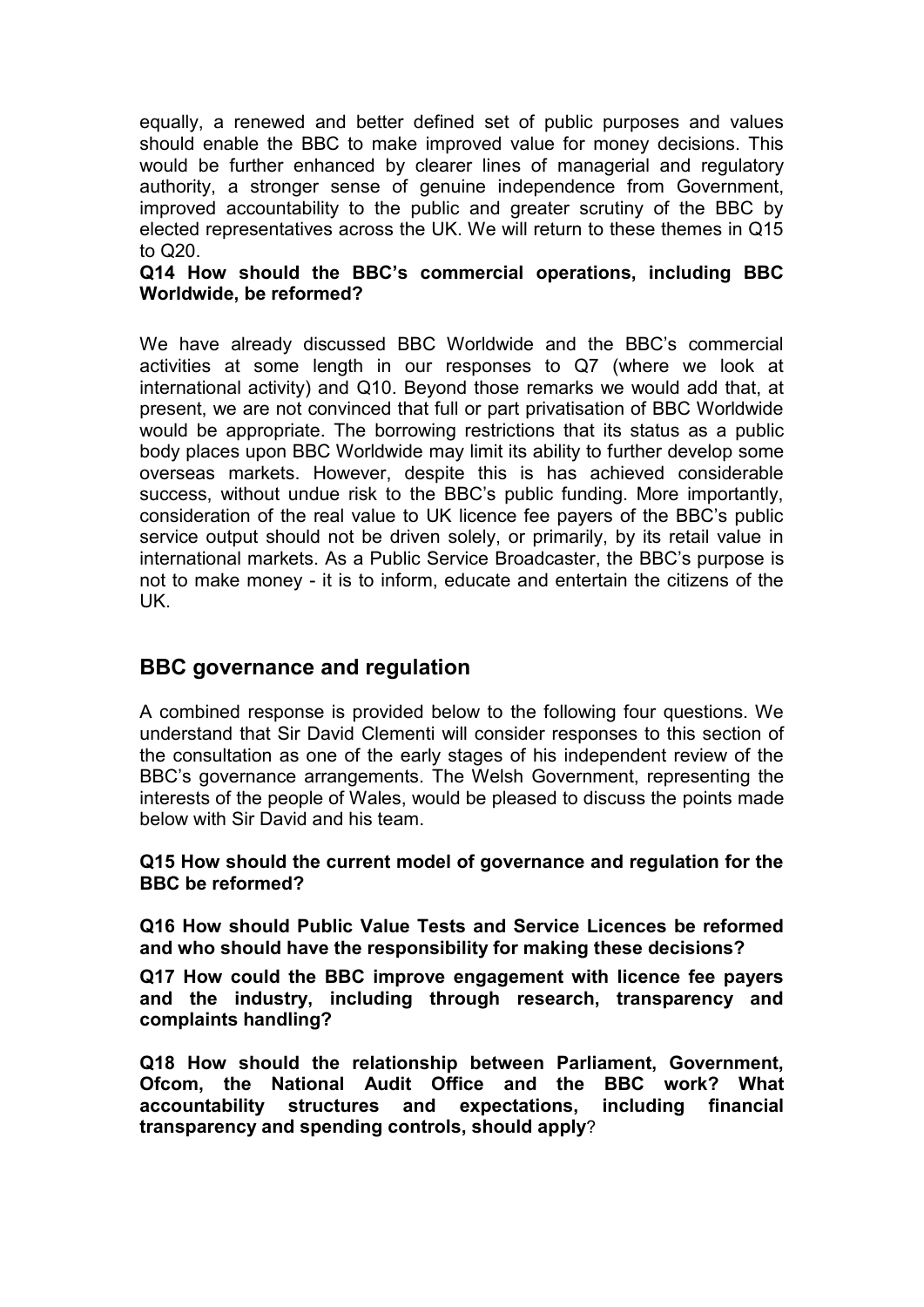Of the options for reform which are presented in the consultation document (i.e., reform of the BBC Trust, the creation of a unitary BBC board with a standalone regulator or a unitary board with Ofcom fulfilling the regulatory role) we would favour the option of a unitary board and a standalone regulator (the so-called 'OfBeeb' model). We accept that the current Trust plus Executive model, although well intentioned, does not deliver clear enough lines of responsibility and accountability and that there is a fundamental tension in requiring the Trust to act as a regulatory body while remaining part of the BBC. There is a case for change, but this is not without risks and must be handled carefully, making the most of the assets already in place rather than simply discarding them and starting afresh without due consideration.

We agree that moving regulation to an external body, fully separated in both structure and title from the BBC, would remove much of the criticism levelled at the BBC Trust about the conflict of being both regulator and cheerleader. To be clear, we would reiterate our position that no contestable funding pot should be top-sliced from the licence fee, so the new regulator would have no role in awarding contestable funding, to the BBC or to other broadcasters.

We also agree that key strategic and operational responsibilities should be brought together in a unitary board, with very clear lines of accountability and a strong non-executive membership that can ensure the interests of the British public are properly represented. However, unlike arrangements in the current Executive Board - whose Chairman can either be a non-executive or the Director General, but in practice has always been the Director General the Chairman of the unitary board should always be a non-executive member. It is vital that the Chairman represents – and is seen to represent - the interests of licence fee payers, above the corporate interests of the BBC itself, as the new board would effectively take over from the Trust as the sovereign voice and decision making body of the BBC.

We acknowledge that a single purpose regulator can be difficult to set up in a way that does not lead to it being either overly dependent on or confrontational with the organisation it regulates. However, in our view there should be no need to start from scratch. Although the BBC Trust would be formally wound up if this model is taken forward, with its strategic decision making functions transferred to the unitary board, much could surely be retained in terms of people, organisational structures and physical or intellectual assets and repurposed as part of the new regulator. Although it would have a different, clearly defined role and be separate from the BBC itself, the experience of staff who have lived through the failures and (more recent) successes of BBC governance under the current arrangements would undoubtedly inform a smoother and more cost effective transition into the new structures than entirely discarding all vestiges of the Trust.

Additionally, we share Ofcom's own concerns, as articulated by its Chief Executive Sharon White during her keynote address in September this year to the Royal Television Society convention in Cambridge, about the appropriateness of Ofcom taking on decision making related to the scope of content at the BBC and about the upscaling of Ofcom's operations that would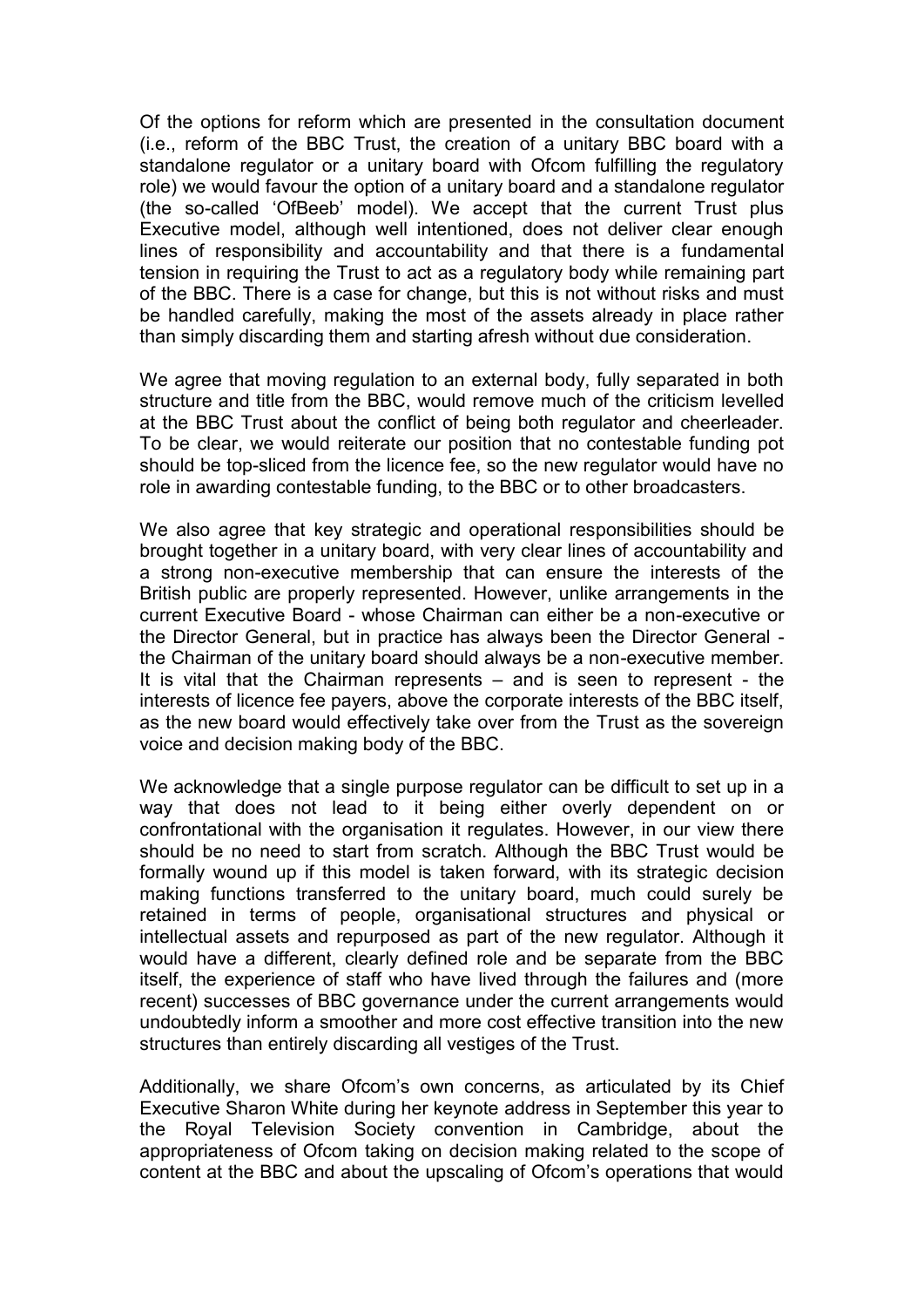be required if it were to take on significant additional responsibilities in relation to BBC regulation. We also share the concern set out in the consultation document that this could result in Ofcom becoming too powerful, expanding its already large remit and expenditure. A standalone regulator would be best placed to perform the oversight and regulatory functions which currently reside with the Trust, without being distracted by wider responsibilities.

If the specific model we have described above were adopted, including a nonexecutive Chairman for the unitary board, then we would be comfortable for decisions relating to new services to reside with the BBC board. As now, Ofcom would lead on market impact assessments, which would inform the board's consideration of the public value of a given proposal, where appropriate taking a view of the BBC as a whole and the role that service should play within it.

Ofcom is not well placed to adjudicate on public value tests for the BBC because of the way it is funded. Ofcom receives fees from the commercial broadcasters for regulating broadcasting and communications networks plus grant-in-aid from the Government. As such it would have to continually fight the perception that it might instinctively seek to level the playing field in order to protect the commercial broadcasters which provide its revenue, irrespective of the strength of any public value case for a new BBC service. It would also have to overcome concerns that it is not independent enough of Government to regulate an independent BBC. This would be unfair and distracting for Ofcom and potentially dangerous for the BBC itself.

We agree that the unitary board should engage in research about audience views and ensure even greater transparency and effectiveness in complaint handling. However, the opportunity now exists to develop a far-reaching strategy for greater, cross-platform engagement with the public – and as technology evolves further this could become even richer and more straightforward. There remains a central role for audience or broadcasting councils across the UK as part of this strategy and it is important that Wales and the other nations are fully represented. The Chairs of the audience or broadcasting councils should be non-executive members of the unitary board, so that they have a voice in decision making at the most senior level. The fact that the views of current audience councils can be entirely ignored by the BBC Trust if it so chooses is a key drawback of the existing arrangements.

We welcomed the references in the St David's Day Command Paper to increasing the accountability of broadcasters in Wales. The Welsh Government has regularly referred to the importance of improving the accountability of UK broadcasting institutions to the National Assembly and to Welsh viewers and listeners. We are therefore pleased that Memoranda of Understanding have been signed with the devolved Governments in Wales, Scotland and Northern Ireland to formalise their roles in this and future Charter reviews, and that comparable Memoranda are being finalised which will enshrine ongoing roles for the devolved Parliaments or Assemblies in the nations in the scrutiny and accountability of the BBC.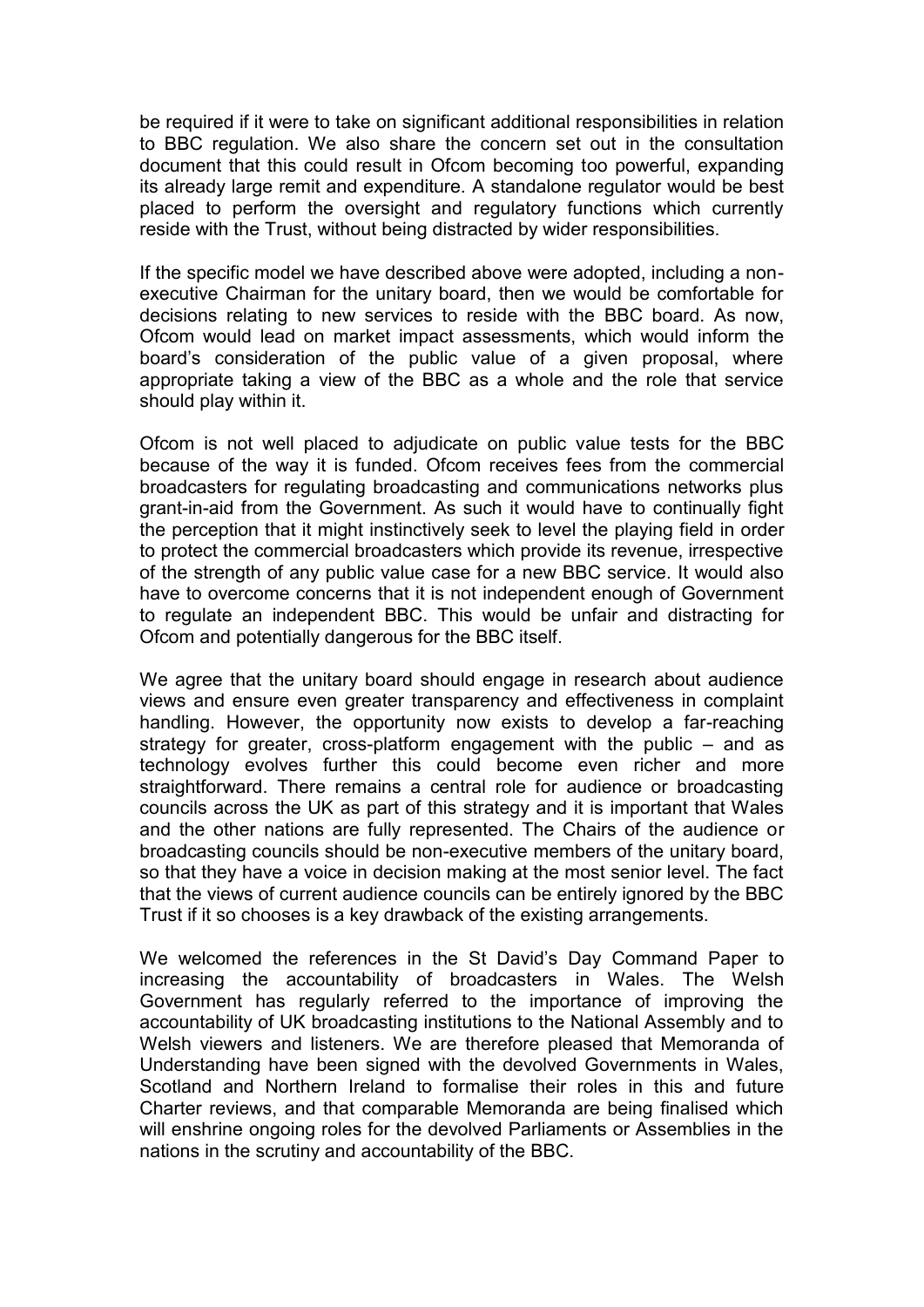Any changes to the governance or regulatory arrangements of the BBC should also fully reflect the reality of devolved government in the UK. As such, the board of the new regulator should include a member responsible for representing the interests of each of the devolved nations, including Wales; the relevant devolved Government should lead on the appointment of their national representative.

It is important to reiterate here our strong view that the mechanism via which the recently announced licence fee settlement was imposed upon the BBC – following discussions between the BBC and the UK Government behind closed doors, without any consultation with the devolved Governments - was entirely unsatisfactory. As a result this Charter review is being undertaken after the most fundamental decision which could impact upon the potential scale and scope of what the BBC might achieve has already been taken.

Under current arrangements the UK Government is effectively free to dictate terms to the BBC without any Parliamentary scrutiny or public consultation. A debate is required in Westminster, but no vote. The devolved institutions across the UK play no part whatsoever. This must change. In future, given the UK-wide remit of the BBC and its specific aims in the nations and regions, any such proposals by the UK Government must be subject to public consultation, scrutiny by committee in Westminster and the devolved institutions and – crucially - must be approved via a vote in Parliament and each of the devolved Parliaments or Assemblies in the nations.

### **Q19 Should the existing approach of a 10-year Royal Charter and Framework Agreement continue?**

We agree that a ten year approach to the BBC's Royal Charter should be the minimum applicable. We do not accept that a shorter timescale, say five years, is appropriate. Charter review is a costly and time-consuming exercise, so significant justification would be required to increase the frequency of reviews. We recognise that technological, social and market developments are fast moving, but the supposed risk that BBC's Royal Charter could become obsolete before it is due to be reviewed would only be realised if the Charter was either too restrictive in the first place or the BBC and / or the wider market in which it operates were inadequately regulated. As long as these factors are given due consideration before the new Charter is finalised and throughout its operation then that risk will be minimised as far as possible.

We do accept that there are grounds to consider a change to the length of the BBC's Royal Charter, to break the link between Charter reviews and the UK's electoral cycle. Some stakeholders have called for future Charters to be granted for eleven years, so that the review process is decoupled from the agenda of successive, incoming Governments. This would reaffirm the BBC's independence from Government, concerns about which are very much at the centre of the current debate, although they are not acknowledged directly in